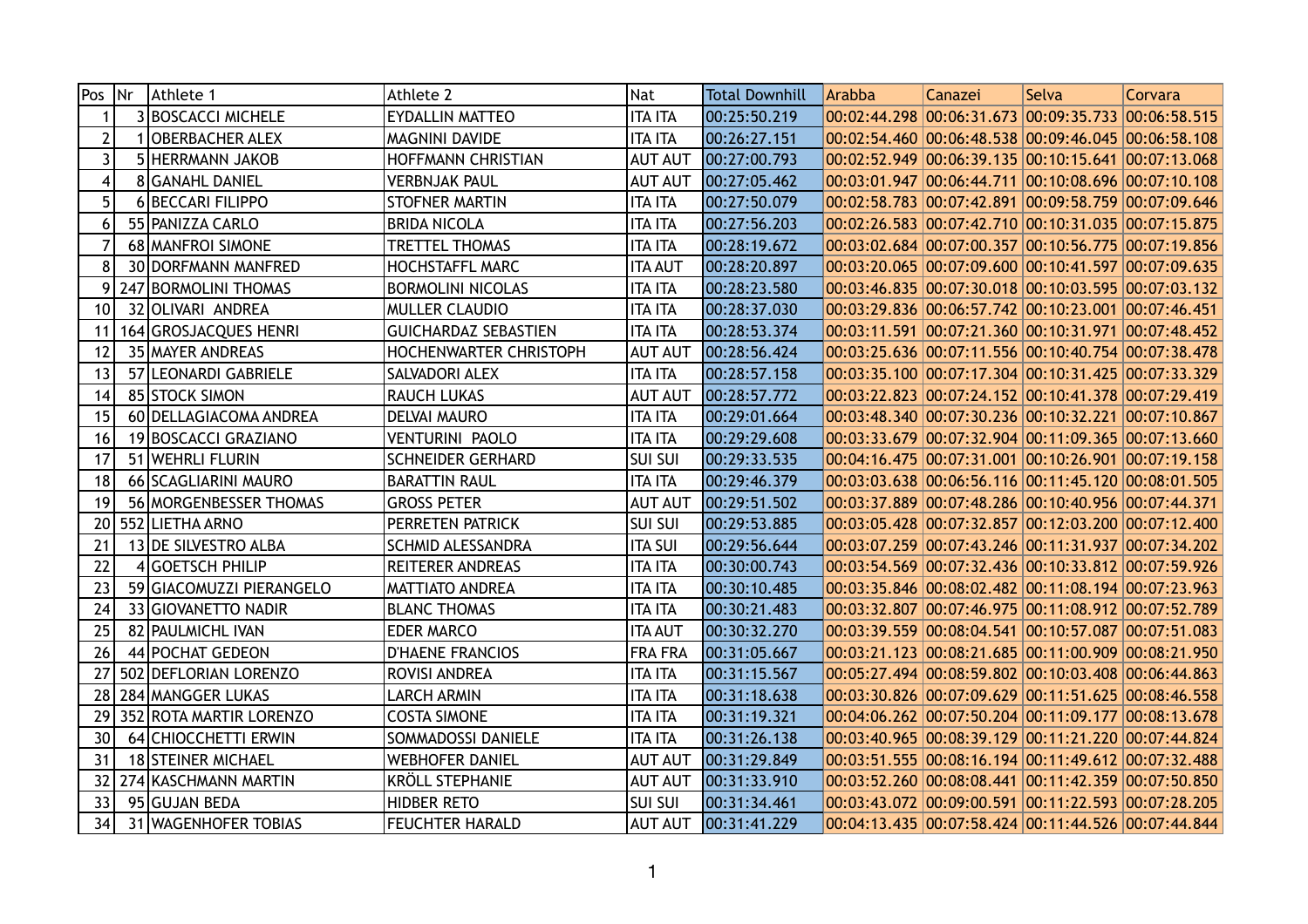|    | 35 116 WENDT MANUEL       | <b>WENDT FLORIAN</b>         | <b>ITA ITA</b> | 00:31:48.372 | $00:03:51.059$ $00:08:02.263$ $00:11:42.187$ $00:08:12.863$ |  |
|----|---------------------------|------------------------------|----------------|--------------|-------------------------------------------------------------|--|
| 36 | 97 KOFLER HORST           | <b>STEINER HELMUT</b>        | <b>ITA ITA</b> | 00:31:51.219 | 00:03:39.559 00:07:59.642 00:11:55.946 00:08:16.072         |  |
| 37 | 65 COSTA SAMUEL           | <b>VETTORI LUCA</b>          | <b>ITA ITA</b> | 00:31:54.510 | 00:04:51.322 00:08:29.032 00:11:14.200 00:07:19.956         |  |
| 38 | 108 PINTARELLI GIL        | <b>DEBIASI ANDREA</b>        | <b>ITA ITA</b> | 00:31:54.543 | 00:04:21.248 00:08:05.001 00:11:08.475 00:08:19.819         |  |
| 39 | 190 GIANNI ANDREA         | MONTEMEZZI PAOLO             | <b>ITA ITA</b> | 00:31:56.231 | 00:03:50.564 00:08:16.069 00:11:45.167 00:08:04.431         |  |
| 40 | 50 MICHELUZZI MIRCO       | <b>VERRA COSMA</b>           | <b>ITA ITA</b> | 00:32:02.078 | 00:05:37.844 00:07:57.707 00:10:54.950 00:07:31.577         |  |
| 41 | 71   PROTTI ANDREA        | <b>DA RIN MICHELE</b>        | <b>ITA ITA</b> | 00:32:12.917 | 00:03:22.823 00:08:40.202 00:12:09.159 00:08:00.733         |  |
| 42 | 447 HASLINGER STEFAN      | <b>SPECKL CHRISTIAN</b>      | <b>AUT AUT</b> | 00:32:16.388 | 00:03:39.749 00:08:37.130 00:12:19.331 00:07:40.178         |  |
| 43 | 374 DEBERTOLIS ALESSANDRO | <b>SCALET TITTA</b>          | <b>ITA ITA</b> | 00:32:24.266 | 00:03:42.619 00:08:42.574 00:12:02.951 00:07:56.122         |  |
| 44 | 48 FEDRIZZI GABRIELE      | TRONCAR LUCA                 | <b>ITA ITA</b> | 00:32:24.607 | 00:04:33.713 00:08:02.887 00:11:16.852 00:08:31.155         |  |
| 45 | 28 HIEMER LUKAS           | HIEMER JOHANNA               | <b>GER AUT</b> | 00:32:35.084 | 00:03:52.601 00:08:12.824 00:11:44.838 00:08:44.821         |  |
| 46 | 280 STIEGLBAUER MICHAEL   | <b>HEROLD LARS</b>           | <b>GER GER</b> | 00:32:35.678 | 00:03:50.669 00:09:16.332 00:11:40.643 00:07:48.034         |  |
| 47 | 462 CERUTTI DAVIDE        | <b>CUSINI MAX</b>            | <b>ITA ITA</b> | 00:32:38.005 | 00:03:56.909 00:08:27.005 00:12:04.324 00:08:09.767         |  |
| 48 | 84 DAGAI ALEX             | <b>TREBO MIKE</b>            | <b>ITA ITA</b> | 00:32:54.835 | 00:04:28.092 00:08:43.977 00:11:57.069 00:07:45.697         |  |
| 49 | 181 GROSS PATRICK         | <b>GROSS ULRICH</b>          | <b>ITA ITA</b> | 00:32:55.202 | 00:04:01.198 00:08:45.070 00:12:07.943 00:08:00.991         |  |
| 50 | 141 HARTMANN MARC         | <b>OETTL STEFAN</b>          | <b>GER GER</b> | 00:32:57.052 | 00:03:42.533 00:08:43.712 00:12:15.868 00:08:14.939         |  |
| 51 | 92 KRIMBACHER THOMAS      | <b>WECHSELBERGER GERHARD</b> | <b>AUT AUT</b> | 00:33:02.041 | 00:04:48.073 00:08:54.991 00:11:15.698 00:08:03.279         |  |
| 52 | 89 VEDOVATI PAOLO         | <b>SIGNORI MAURIZIO</b>      | <b>ITA ITA</b> | 00:33:04.855 | 00:04:04.194 00:08:39.204 00:12:29.580 00:07:51.877         |  |
| 53 | 90 FORNI ALESSANDRO       | <b>MALACARNE MARCO</b>       | <b>ITA ITA</b> | 00:33:05.809 | 00:03:40.560 00:08:12.122 00:12:07.349 00:09:05.778         |  |
| 54 | 202 SORTENI ANDREA        | <b>DONINA MARCO</b>          | <b>ITA ITA</b> | 00:33:09.422 | 00:03:55.395 00:08:28.206 00:12:39.985 00:08:05.836         |  |
| 55 | 62 LEITER HANS            | <b>MANDELC RONNY</b>         | <b>AUT AUT</b> | 00:33:11.791 | 00:03:42.638 00:08:51.216 00:12:37.739 00:08:00.198         |  |
| 56 | 14 NICOLINI ELENA         | TOMATIS KATIA                | <b>ITA ITA</b> | 00:33:18.644 | 00:04:33.470 00:08:30.390 00:11:28.599 00:08:46.185         |  |
|    | 57 212 ABT TOBIAS         | <b>BUDIG SIMON</b>           | <b>GER GER</b> | 00:33:31.336 | 00:03:26.485 00:09:17.705 00:12:41.030 00:08:06.116         |  |
| 58 | 53 GOOD MARCO             | <b>WENK CHRISTIAN</b>        | Sui sui        | 00:33:48.444 | 00:04:23.236 00:08:43.315 00:12:22.559 00:08:19.334         |  |
| 59 | 533 SCHMID JAKOB          | LEHMANN MARIO                | <b>GER GER</b> | 00:33:56.820 | 00:04:18.016 00:09:28.859 00:12:13.028 00:07:56.917         |  |
| 60 | 54 HANREICH ALEXANDER     | <b>REIF STEFAN</b>           | <b>AUT AUT</b> | 00:33:59.779 | 00:03:59.404 00:08:50.935 00:13:05.241 00:08:04.199         |  |
| 61 | 134 PASSERINI GIORDANO    | <b>RIGHETTINI ANDREA</b>     | <b>ITA ITA</b> | 00:34:03.325 | 00:04:11.573 00:08:36.583 00:11:54.729 00:09:20.440         |  |
| 62 | 222 LAIMER CHRISTOPH      | <b>EISL SAMUEL</b>           | <b>AUT AUT</b> | 00:34:08.474 | 00:04:13.693 00:08:44.710 00:12:29.549 00:08:40.522         |  |
| 63 | 15 FELICETTI GIORGIA      | <b>CARONTI LUCA</b>          | <b>ITA ITA</b> | 00:34:13.651 | 00:03:54.054 00:09:14.070 00:12:37.551 00:08:27.976         |  |
|    | 64 224 PEZZI FABIANO      | PERLI MATTEO                 | <b>ITA ITA</b> | 00:34:17.010 | 00:03:40.202 00:09:06.519 00:13:08.533 00:08:21.756         |  |
| 65 | 83 ESKA FLORIAN           | LOHER FLORIAN                | Ger Ger        | 00:34:22.700 | 00:04:25.083 00:09:19.202 00:12:16.288 00:08:22.127         |  |
| 66 | 531 GIOVANAZZI LORENZO    | <b>GRIMAZ STEFANO</b>        | <b>ITA ITA</b> | 00:34:29.178 | 00:04:27.064 00:08:43.041 00:12:27.785 00:08:51.288         |  |
| 67 | 166 DAPOZ DAVIDE          | ZAMBOTTI DAMIANO             | <b>ITA ITA</b> | 00:34:38.305 | 00:04:33.256 00:09:06.379 00:12:45.257 00:08:13.413         |  |
| 68 | 34 PERVANGHER MIRCO       | PERVANGHER PAOLA             | sui sui        | 00:34:44.913 | 00:03:30.239 00:08:53.696 00:12:40.203 00:09:40.775         |  |
|    | 69 279 KROEHN MARITA      | <b>KROEHN NIKLAS</b>         | AUT AUT        | 00:34:51.591 | 00:04:32.316 00:09:00.469 00:12:43.620 00:08:35.186         |  |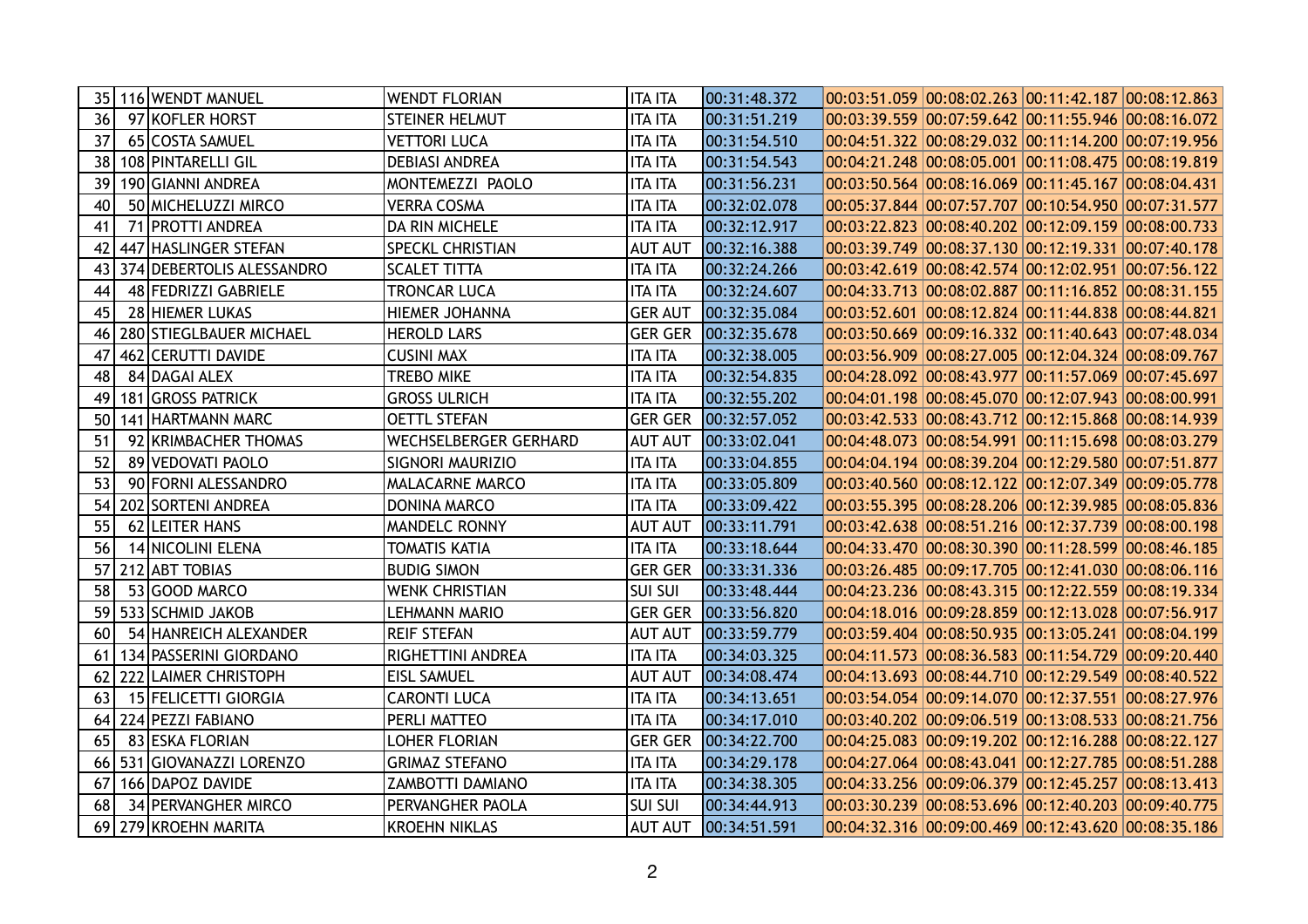|                 | 70 484 ZWISCHENBRUGGER MANUEL | BREITENBERGER ROMAN           | <b>ITA ITA</b> | 00:34:51.855 |  | 00:03:48.875 00:09:47.313 00:12:32.871 00:08:42.796         |  |
|-----------------|-------------------------------|-------------------------------|----------------|--------------|--|-------------------------------------------------------------|--|
| 71              | 214 PFAFFENWIMMER OLIVER      | <b>KOHLBAUER AUGUST</b>       | <b>AUT AUT</b> | 00:34:55.806 |  | 00:04:21.433 00:10:00.745 00:12:46.272 00:07:47.356         |  |
| 72              | 390 HAIDINGER ROBERT          | <b>VOITHOFER MARCELL</b>      | <b>AUT AUT</b> | 00:34:57.377 |  | 00:03:52.324 00:09:16.479 00:13:23.009 00:08:25.565         |  |
| 73              | 130 LOLLO ANDREA              | <b>SOTTSASS CESARE</b>        | <b>ITA ITA</b> | 00:34:58.394 |  | 00:04:32.158 00:09:31.001 00:12:51.233 00:08:04.002         |  |
| 74              | 38 CUMERLATO MARTINA          | <b>FEIX TERESA</b>            | <b>ITA ITA</b> | 00:35:00.762 |  | 00:04:13.211 00:09:10.950 00:12:48.908 00:08:47.693         |  |
| 75              | 146 OLIVI ANDREA              | <b>CELEGHINI FEDERICO</b>     | <b>ITA ITA</b> | 00:35:01.695 |  | 00:04:15.502 00:09:09.078 00:13:15.990 00:08:21.125         |  |
| 76              | 347 BERGER MATTHAUS           | <b>LEITER MICHAEL</b>         | <b>ITA ITA</b> | 00:35:02.735 |  | 00:04:11.168 00:09:18.329 00:13:13.447 00:08:19.791         |  |
| 77              | 72 WÖHRER DAVID               | HÖLLWERTH STEFAN              | <b>AUT AUT</b> | 00:35:03.717 |  | 00:04:40.848 00:09:13.851 00:12:35.351 00:08:33.667         |  |
| 78              | 220 PODETTI FRANCO            | <b>ROSSI STEFANO</b>          | <b>ITA ITA</b> | 00:35:12.620 |  | 00:04:37.485 00:09:11.620 00:12:44.353 00:08:39.162         |  |
| 79              | 254 MUXEL MARKUS              | <b>KEMPF NORBERT</b>          | <b>AUT AUT</b> | 00:35:13.356 |  | 00:04:31.307 00:09:09.765 00:13:08.892 00:08:23.392         |  |
| 80 <sub>1</sub> | 136 MORANDINI LORENZO         | <b>PANOZZO GAIA</b>           | <b>ITA ITA</b> | 00:35:15.669 |  | 00:04:38.545 00:09:10.949 00:12:53.744 00:08:32.431         |  |
| 81              | 488 VIVOT LUKAS               | <b>BRIELER PATRICK</b>        | <b>AUT AUT</b> | 00:35:17.216 |  | 00:03:34.528 00:09:12.763 00:13:49.234 00:08:40.691         |  |
| 82              | 168 DE ZAIACOMO MORRIS        | <b>FOLLADOR DANIELE</b>       | <b>ITA ITA</b> | 00:35:19.214 |  | 00:04:39.809 00:09:23.399 00:12:39.813 00:08:36.193         |  |
| 83              | 58 WILHELMER HANNES           | <b>SCHUPFER SIMON</b>         | <b>AUT AUT</b> | 00:35:20.685 |  | 00:04:20.276 00:08:42.215 00:12:37.364 00:09:40.830         |  |
|                 | 84 351 VENTURATO STEFANO      | <b>GAIO MICHELE</b>           | <b>ITA ITA</b> | 00:35:26.511 |  | 00:04:59.192 00:08:58.189 00:12:51.139 00:08:37.991         |  |
|                 | 85 543 WOLFISBERG MIRKO       | <b>FUMI EDOARDO</b>           | sui sui        | 00:35:26.600 |  | $00:04:30.004$ $00:09:10.620$ $00:13:02.293$ $00:08:43.683$ |  |
|                 | 86 514 TESSARO TOMMASO        | TRAMET MARCO                  | <b>ITA ITA</b> | 00:35:30.796 |  | 00:04:02.259 00:09:11.948 00:13:24.195 00:08:52.394         |  |
|                 | 87 236 COSTA VALENTINO        | <b>COSTA MATTEO</b>           | <b>ITA ITA</b> | 00:35:33.781 |  | 00:04:54.622 00:09:29.062 00:13:06.755 00:08:03.342         |  |
|                 | 88 356 GIANOLA DAVIDE         | <b>GIANOLA DANIELE</b>        | <b>ITA ITA</b> | 00:35:34.748 |  | 00:04:12.655 00:08:40.701 00:14:15.722 00:08:25.670         |  |
|                 | 89 558 FRÖHLICH EMANUEL       | <b>RUSSEGGER PATRICK</b>      | <b>AUT AUT</b> | 00:35:38.264 |  | 00:04:35.123 00:09:14.896 00:13:22.386 00:08:25.859         |  |
| 90 <sub>1</sub> | 393 MENAPACE MARCO            | BERNHARDT VALENTINO           | <b>ITA ITA</b> | 00:35:46.952 |  | 00:03:55.941 00:10:01.394 00:13:11.091 00:08:38.526         |  |
| 91              | 387 VILLOSIO GIORGIO          | <b>VERGANO GABRIELE</b>       | <b>ITA ITA</b> | 00:35:49.040 |  | 00:04:00.475 00:09:21.979 00:13:18.283 00:09:08.303         |  |
| 92              | 132 HEIB SEBASTIAN            | <b>BRAUN THOMAS</b>           | Ger Ger        | 00:36:05.670 |  | 00:04:10.559 00:10:41.929 00:12:51.638 00:08:21.544         |  |
|                 | 93 541 MEINDL NORBERT         | <b>VOLGGER THOMAS</b>         | <b>AUT AUT</b> | 00:36:17.615 |  | 00:04:26.424 00:09:58.655 00:13:30.045 00:08:22.491         |  |
| 94              | 155 PASCAL LUCA               | <b>GRANDI WALTER</b>          | <b>ITA ITA</b> | 00:36:19.498 |  | 00:04:34.053 00:10:19.356 00:13:10.202 00:08:15.887         |  |
| 95              | 411 SCARELLA SIMONE           | <b>DE BATTISTA DANIEL</b>     | <b>ITA ITA</b> | 00:36:21.606 |  | 00:04:27.126 00:09:28.453 00:13:37.268 00:08:48.759         |  |
|                 | 96 312 GRASSI MIRKO           | <b>MORONI ANDREA LUCIANO</b>  | <b>ITA ITA</b> | 00:36:23.068 |  | 00:03:27.316 00:09:52.696 00:13:28.298 00:09:34.758         |  |
|                 | 97 539 SCHRAMM HELMUT         | <b>SCHRENKER SEBASTIAN</b>    | GER GER        | 00:36:26.625 |  | 00:04:11.516 00:10:09.435 00:13:57.548 00:08:08.126         |  |
| 98              | 104 BIASSONI ANDREA           | <b>BRUMANA ANDREA</b>         | <b>ITA ITA</b> | 00:36:43.380 |  | 00:04:28.984 00:09:50.761 00:13:34.741 00:08:48.894         |  |
| 99              | 98 VANZETTA GIAN LUCA         | <b>VANZETTA LIVIO</b>         | <b>ITA ITA</b> | 00:36:49.683 |  | 00:03:24.804 00:09:05.131 00:15:22.662 00:08:57.086         |  |
|                 | 100 270 SCANDELLA GIULIO      | <b>ACERBIS RICCARDO</b>       | <b>ITA ITA</b> | 00:36:54.620 |  | $00:04:26.315$ $00:10:09.793$ $00:13:49.811$ $00:08:28.701$ |  |
|                 | 101   518   STENICO MARTINO   | <b>TISATO MATTEO</b>          | ITA ITA        | 00:36:56.242 |  | 00:04:52.882 00:09:57.032 00:13:45.115 00:08:21.213         |  |
|                 | 102 138 WESSLING JAKOB        | <b>GURPEGUI GARCÍA JAVIER</b> | Ger ESP        | 00:36:59.218 |  | 00:04:13.368 00:09:15.693 00:14:23.133 00:09:07.024         |  |
|                 | 103   371   WÖHRER STEFAN     | <b>LEITNER CHRISTIAN</b>      | <b>AUT AUT</b> | 00:37:01.152 |  | 00:04:46.818 00:09:18.110 00:13:47.315 00:09:08.909         |  |
| 104             | 67 DUROGATI AARON             | <b>GIETL SIMON</b>            | <b>ITA ITA</b> | 00:37:03.976 |  | $00:04:36.798$ 00:10:00.168 00:12:47.707 00:09:39.303       |  |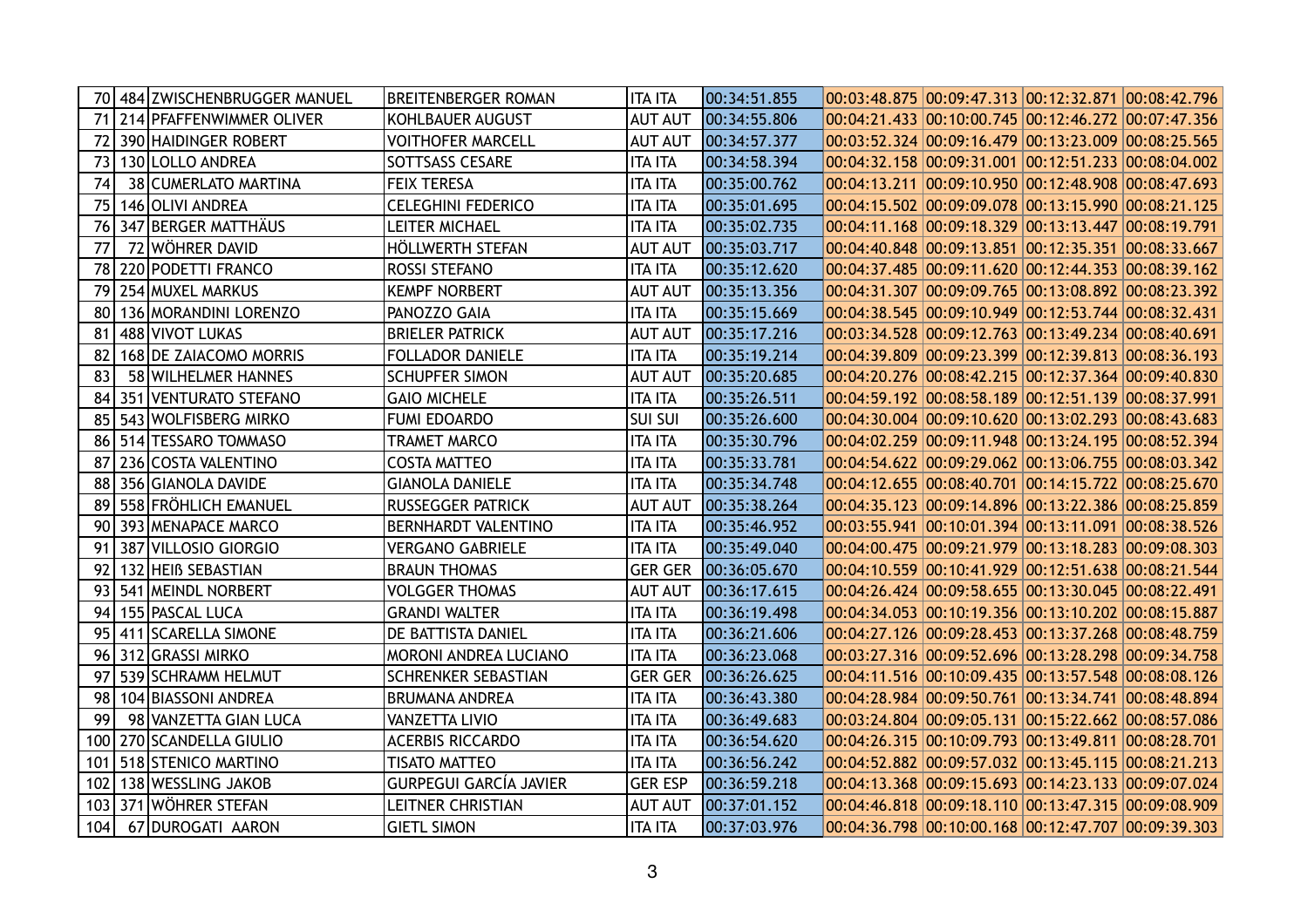|     | 105   173   BIELER ANNIE      | <b>NEGRA CRISTOFORO</b>   | <b>ITA ITA</b> | 00:37:09.553 | 00:04:53.787 00:10:12.492 00:13:40.903 00:08:22.371         |  |
|-----|-------------------------------|---------------------------|----------------|--------------|-------------------------------------------------------------|--|
|     | 106   201   CRAFFONARA LOIS   | PEDEVILLA VERONIKA        | <b>ITA ITA</b> | 00:37:09.991 | 00:04:54.953 00:10:33.677 00:12:54.165 00:08:47.196         |  |
|     | 107 230 LORI GUIDO            | <b>BRUSCHETTI LUCA</b>    | <b>ITA ITA</b> | 00:37:10.931 | $ 00:04:19.419 00:09:54.614 00:13:53.009 00:09:03.889$      |  |
| 108 | 106 PAGLIA PIER CARLO         | <b>RIVA MARCO PIETRO</b>  | <b>ITA ITA</b> | 00:37:11.730 | 00:05:38.127 00:09:29.654 00:13:32.962 00:08:30.987         |  |
| 109 | 428 SCHALLER FABIAN           | <b>IMBODEN ALEXANDER</b>  | <b>SUI SUI</b> | 00:37:18.241 | 00:04:52.138 00:10:03.709 00:13:06.723 00:09:15.671         |  |
|     | 110 240 RAMSAUER FRANZ        | <b>RAMSAUER ROLAND</b>    | <b>AUT AUT</b> | 00:37:19.762 | $ 00:04:47.223 00:11:30.429 00:12:57.207 00:08:04.903$      |  |
|     | 111   131   LIVER MATTEO      | <b>PASSINI RETO</b>       | <b>SUI SUI</b> | 00:37:19.853 | 00:04:18.895 00:09:59.590 00:14:23.960 00:08:37.408         |  |
| 112 | 12 DREIER SARAH               | <b>KREUZER VIKTORIA</b>   | <b>AUT SUI</b> | 00:37:21.349 | 00:04:52.766 00:09:53.819 00:12:53.199 00:09:41.565         |  |
| 113 | 196 PLONER NICOLAS            | <b>PLONER MELANIE</b>     | <b>ITA ITA</b> | 00:37:23.787 | 00:04:18.203 00:10:55.860 00:13:23.852 00:08:45.872         |  |
| 114 | 534 WIDMANN GEORG             | <b>WIESER ALEX</b>        | <b>ITA ITA</b> | 00:37:24.208 | $ 00:04:55.247 00:09:54.225 00:12:53.495 00:09:41.241$      |  |
|     | 115 422 GIANOLA MICHELE       | <b>GIANOLA DIONIGI</b>    | <b>ITA ITA</b> | 00:37:24.579 | 00:04:48.463 00:09:56.767 00:14:44.644 00:07:54.705         |  |
|     | 116 258 PELIZZARI IVAN        | <b>PELIZZARI SIMONE</b>   | <b>ITA ITA</b> | 00:37:31.124 | 00:05:05.113 00:09:44.552 00:14:02.758 00:08:38.701         |  |
| 117 | 139 FARE TOMMASO              | <b>FILONI ALAIN</b>       | <b>ITA ITA</b> | 00:37:40.412 | 00:04:50.792 00:10:33.552 00:13:21.637 00:08:54.431         |  |
|     | 118 448 BAUREGGER MARTIN      | <b>LEX FELIX</b>          | <b>GER GER</b> | 00:37:51.022 | 00:05:10.479 00:10:56.671 00:13:31.496 00:08:12.376         |  |
|     | 119 527 SILVAGNI CARLO        | <b>CIOCCA FEDERICO</b>    | <b>ITA ITA</b> | 00:38:02.987 | 00:04:24.893 00:09:53.663 00:14:19.841 00:09:24.590         |  |
|     | 120 149 DUCOLI IVO            | <b>NORIS GIOVANNI</b>     | <b>ITA ITA</b> | 00:38:04.455 | 00:04:34.757 00:10:00.698 00:14:26.908 00:09:02.092         |  |
|     | 121   262   RODIGARI MATTEO   | <b>OPRANDI MARA</b>       | <b>ITA ITA</b> | 00:38:08.894 | 00:04:18.250 00:10:30.432 00:14:08.796 00:09:11.416         |  |
|     | 122 235 ZAMBELLI DANIELE      | <b>MICHELI NICOLA</b>     | <b>ITA ITA</b> | 00:38:08.922 | 00:04:22.321 00:09:43.741 00:14:26.050 00:09:36.810         |  |
|     | 123   278   FRÜHMANN MATTHÄUS | <b>STREITBERGER JOSEF</b> | <b>AUT AUT</b> | 00:38:10.118 | 00:04:36.047 00:11:05.688 00:13:27.190 00:09:01.193         |  |
| 124 | 506 DELPERO DIEGO             | <b>D'ANTONIO MASSIMO</b>  | <b>ITA ITA</b> | 00:38:12.207 | $00:04:26.112$ $00:09:53.109$ $00:14:29.435$ $00:09:23.551$ |  |
| 125 | 426 NIEDERKOFLER ARMIN        | <b>KIRCHMAIR KLAUS</b>    | <b>AUT AUT</b> | 00:38:15.011 | $ 00:04:34.006 00:11:04.190 00:13:55.442 00:08:41.373$      |  |
| 126 | 61 BERTELLE ALESSANDRO        | <b>PAT FEDERICO</b>       | <b>ITA ITA</b> | 00:38:20.040 | 00:04:21.807 00:10:16.314 00:14:25.145 00:09:16.774         |  |
| 127 | 425 GRUBER CHRISTOPH          | <b>KOBER MAX</b>          | <b>AUT AUT</b> | 00:38:23.061 | 00:04:11.074 00:10:21.634 00:14:59.527 00:08:50.826         |  |
| 128 | 195 PROVETTINI NICOLÒ         | SIMONAZZI FRANCESCO       | <b>ITA ITA</b> | 00:38:23.488 | 00:04:25.332 00:10:35.596 00:14:00.060 00:09:22.500         |  |
|     | 129 203 PULCINI RAMON         | <b>TONOLI VALERIA</b>     | <b>ITA ITA</b> | 00:38:26.578 | 00:04:16.814 00:10:51.398 00:14:54.770 00:08:23.596         |  |
|     | 130   416   WAGNER JOHANNES   | <b>MISNIKS MICHAEL</b>    | <b>GER GER</b> | 00:38:37.349 | 00:05:16.378 00:10:21.775 00:14:12.072 00:08:47.124         |  |
| 131 | 197 PERSICO RAINIERO          | <b>BREDA ALESSIO</b>      | <b>ITA ITA</b> | 00:38:41.644 | 00:04:27.714 00:10:29.855 00:13:45.521 00:09:58.554         |  |
| 132 | 555 ALEX BAU                  | <b>ARTO SIMONE</b>        | <b>ITA ITA</b> | 00:38:42.574 | 00:05:05.188 00:10:26.688 00:14:39.856 00:08:30.842         |  |
| 133 | 29 SOYTER BEATRICE            | <b>BRANDL JACQUELINE</b>  | <b>GER GER</b> | 00:38:42.964 | 00:05:01.478 00:10:54.956 00:13:26.629 00:09:19.901         |  |
|     | 134 156 CIFRA EMILIANO MARIA  | <b>BRAIDA GUIDO</b>       | <b>ITA ITA</b> | 00:38:44.590 | 00:04:25.454 00:10:45.720 00:14:12.290 00:09:21.126         |  |
|     | 135 267 CURTI LUCA            | <b>COLLEONI PAOLO</b>     | <b>ITA ITA</b> | 00:38:47.724 | 00:04:25.184 00:10:54.441 00:14:02.025 00:09:26.074         |  |
|     | 136 275 JAHN RAINER           | <b>WAGNER STEPHAN</b>     | <b>GER GER</b> | 00:38:54.931 | 00:04:42.805 00:10:06.813 00:14:22.275 00:09:43.038         |  |
|     | 137 210 ZANON DAMIANO         | <b>FELICETTI ISACCO</b>   | <b>ITA ITA</b> | 00:38:58.583 | 00:05:06.167 00:09:18.095 00:15:14.534 00:09:19.787         |  |
| 138 | 87 BRADANINI ANDREA           | <b>BONETTI STEFANO</b>    | <b>ITA ITA</b> | 00:39:02.756 | 00:04:03.055 00:09:53.195 00:15:17.810 00:09:48.696         |  |
|     | 139 445 IMBODEN CHRISTIAN     | NYDEGGER BEAT             | <b>SUI SUI</b> | 00:39:03.683 | 00:04:33.506 00:10:25.846 00:14:21.120 00:09:43.211         |  |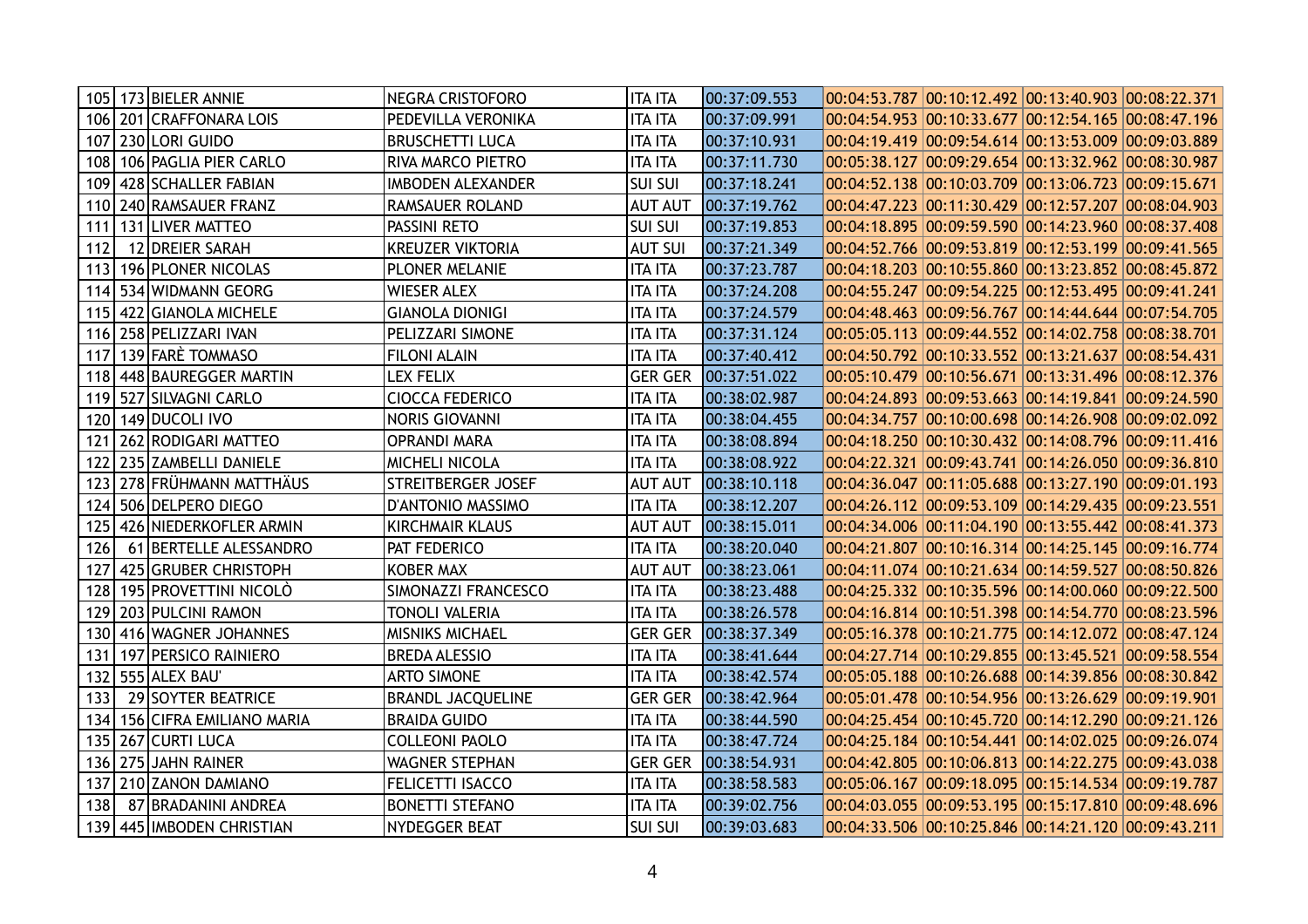|     | 140 137 VARESCO CHRISTIAN      | <b>VINANTE MARTA</b>            | <b>ITA ITA</b> | 00:39:09.878 | 00:04:27.408 00:10:00.199 00:14:45.518 00:09:56.753 |  |  |
|-----|--------------------------------|---------------------------------|----------------|--------------|-----------------------------------------------------|--|--|
| 141 | 73 BAUDET GAËL                 | <b>GERMAIN JEAN-CHARLES</b>     | <b>SUI FRA</b> | 00:39:13.642 | 00:05:46.335 00:10:55.875 00:14:03.975 00:08:27.457 |  |  |
| 142 | 148 GIOSTRA AGRIPPINO          | <b>GANCI LAURA</b>              | <b>ITA ITA</b> | 00:39:15.875 | 00:05:00.339 00:11:34.985 00:13:51.792 00:08:48.759 |  |  |
| 143 | 143 MERELLI FABRIZIO           | <b>PEZZOLI PAOLA</b>            | <b>ITA ITA</b> | 00:39:23.842 | 00:04:08.328 00:10:40.198 00:15:04.785 00:09:30.531 |  |  |
| 144 | 304 PEDRETTI GIUSEPPE          | <b>BOTTARELLI DAVIDE</b>        | <b>ITA ITA</b> | 00:39:25.029 | 00:04:33.523 00:10:21.083 00:15:02.975 00:09:27.448 |  |  |
| 145 | 16 ALTMANN ALEXANDRA           | SCHÖFERLE BIANCA                | <b>GER GER</b> | 00:39:26.975 | 00:04:51.056 00:10:32.288 00:14:39.637 00:09:23.994 |  |  |
| 146 | 182 DOLIANA SERGIO             | <b>DEGIAMPIETRO PAOLO</b>       | <b>ITA ITA</b> | 00:39:27.667 | 00:04:32.555 00:10:34.364 00:14:44.504 00:09:36.244 |  |  |
| 147 | 52 PODETTI MATTEO              | <b>CASNA LORIS</b>              | <b>ITA ITA</b> | 00:39:27.859 | 00:04:14.335 00:09:57.814 00:11:46.883 00:13:28.827 |  |  |
| 148 | 189 DORFMEISTER MARC           | <b>PITTER MANUEL</b>            | <b>AUT AUT</b> | 00:39:32.754 | 00:04:25.554 00:10:36.188 00:14:42.633 00:09:48.379 |  |  |
| 149 | 165 COSTABLOZ RUDY             | RONCO NEVIO                     | <b>ITA ITA</b> | 00:39:35.620 | 00:04:19.765 00:11:18.433 00:14:27.626 00:09:29.796 |  |  |
|     | 150 338 MÄRKLE RAINER          | SATTLEGGER PAUL                 | <b>GER GER</b> | 00:39:35.778 | 00:05:31.570 00:11:10.742 00:14:08.406 00:08:45.060 |  |  |
|     | 151   403   PIAZZANO MATTIA    | <b>MARCHI MIRKO</b>             | <b>ITA ITA</b> | 00:39:37.025 | 00:04:21.151 00:10:30.057 00:15:49.665 00:08:56.152 |  |  |
|     | 152 206 VÖTTER FRITZ           | VÖTTER CLAUDIA                  | <b>AUT AUT</b> | 00:39:39.903 | 00:04:54.092 00:13:15.043 00:12:43.932 00:08:46.836 |  |  |
| 153 | 379 SCHLEGEL STEFAN            | <b>BERCHTOLD BEDA</b>           | <b>SUI SUI</b> | 00:39:40.764 | 00:05:38.143 00:10:33.692 00:14:17.953 00:09:10.976 |  |  |
| 154 | 476 TRUSSARDI GIOVANNI MARIA   | <b>PIFFARI NICOLA</b>           | <b>ITA ITA</b> | 00:39:42.715 | 00:04:22.072 00:11:07.217 00:14:41.462 00:09:31.964 |  |  |
| 155 | 385 SILLER MARIO               | KLAPPACHER RUPERT               | <b>AUT AUT</b> | 00:39:46.837 | 00:04:37.329 00:11:44.127 00:14:46.392 00:08:38.989 |  |  |
|     | 156 259 DE BARBA ANDREA        | <b>GRESSANI CRISTIAN</b>        | <b>ITA ITA</b> | 00:40:05.522 | 00:04:50.147 00:12:21.941 00:13:38.953 00:09:14.481 |  |  |
| 157 | 118 CODENOTTI IVO              | <b>COMINELLI ANDREA</b>         | <b>ITA ITA</b> | 00:40:06.099 | 00:05:06.111 00:10:47.951 00:15:38.246 00:08:33.791 |  |  |
| 158 | 186 BRESSAN ERMANNO            | SOPPELSA FERRUCCIO              | <b>ITA ITA</b> | 00:40:09.425 | 00:04:48.451 00:10:12.820 00:14:32.446 00:10:35.708 |  |  |
|     | 159   421   TOMAT LORIS        | <b>VOGRIG DENIS</b>             | <b>ITA ITA</b> | 00:40:27.085 | 00:04:33.616 00:11:27.902 00:14:53.895 00:09:31.672 |  |  |
|     | 160 319 DIOBELLI PAOLO         | <b>GRASSI STEFANO</b>           | <b>ITA ITA</b> | 00:40:29.643 | 00:05:13.381 00:10:46.734 00:15:23.910 00:09:05.618 |  |  |
| 161 | 504 MOSER CARLO                | <b>SELBER FEDERICO</b>          | <b>ITA ITA</b> | 00:40:30.052 | 00:05:38.032 00:11:11.257 00:14:24.490 00:09:16.273 |  |  |
| 162 | 193 GIACOMINI MIRCO            | <b>GHIDINELLI LUCA</b>          | <b>ITA ITA</b> | 00:40:34.824 | 00:04:46.832 00:10:53.863 00:15:31.928 00:09:22.201 |  |  |
| 163 | 395 RICCI NICOLA               | PEDROTTI JEAN PIERRE            | <b>ITA ITA</b> | 00:40:37.636 | 00:04:53.731 00:10:31.586 00:14:54.831 00:10:17.488 |  |  |
| 164 | 200 DE FRANCESCH CHRISTIAN     | <b>ROSSET DAVIDE</b>            | <b>ITA ITA</b> | 00:40:38.069 | 00:04:25.918 00:11:32.691 00:15:07.655 00:09:31.805 |  |  |
| 165 | 178 PIRLO PIETRO               | <b>COLOMBINI GNIUTTI MATTEO</b> | <b>ITA ITA</b> | 00:40:46.756 | 00:04:37.992 00:13:15.434 00:14:26.439 00:08:26.891 |  |  |
|     | 166   281   DAVARDA RINALDO    | <b>RASOM ALDO</b>               | <b>ITA ITA</b> | 00:40:51.984 | 00:05:40.041 00:10:59.027 00:15:30.743 00:08:42.173 |  |  |
|     | 167 495 WEBER ROMAN            | <b>IMHOF STEFAN</b>             | <b>GER GER</b> | 00:40:53.469 | 00:04:42.539 00:11:24.455 00:16:12.114 00:08:34.361 |  |  |
|     | 168 308 BERGAMINI SILVANO      | <b>BOCCARDI MARCO</b>           | <b>ITA ITA</b> | 00:40:53.532 | 00:04:15.905 00:10:56.188 00:15:39.885 00:10:01.554 |  |  |
|     | 169 389 ZANARDI IVANO          | <b>ZANZOTTI FRANCESCO</b>       | <b>ITA ITA</b> | 00:40:54.016 | 00:04:36.849 00:11:28.106 00:14:44.708 00:10:04.353 |  |  |
|     | 170 253 HANUS FRANK            | <b>ZAHLAUER SUSANNE</b>         | GER GER        | 00:40:55.894 | 00:05:53.598 00:11:25.095 00:14:29.341 00:09:07.860 |  |  |
|     | 171   303   DECRESTINA MICHELE | <b>CHENETTI NICOLÒ</b>          | <b>ITA ITA</b> | 00:40:57.042 | 00:04:56.242 00:12:00.678 00:14:24.333 00:09:35.789 |  |  |
|     | 172   325   VANZETTA MASSIMO   | DE FAVERI ANDREA                | <b>ITA ITA</b> | 00:40:59.282 | 00:04:36.377 00:11:00.119 00:15:50.415 00:09:32.371 |  |  |
|     | 173   548   VISINELLI RAFAEL   | <b>PAVARIN MARCELLO</b>         | <b>ITA ITA</b> | 00:41:05.553 | 00:05:03.802 00:10:02.851 00:16:01.163 00:09:57.737 |  |  |
|     | 174 129 BERNHARD JANSENBERGER  | <b>HABERL MICHAEL</b>           | <b>AUT AUT</b> | 00:41:10.706 | 00:04:38.655 00:11:27.091 00:14:53.834 00:10:11.126 |  |  |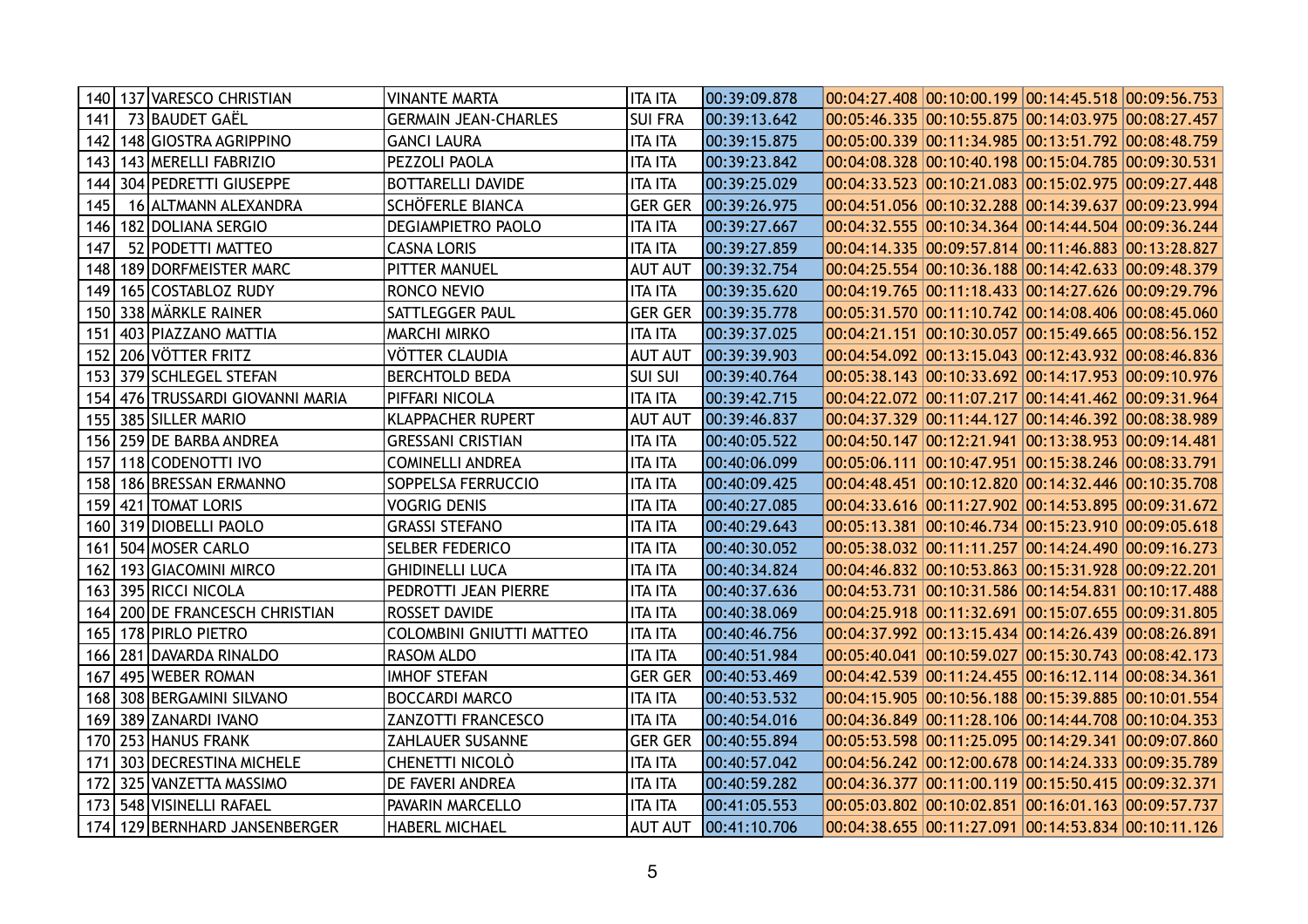|     | 175 316 WASCHL ELENA              | <b>PITZER THOMAS</b>       | <b>AUT AUT</b> | 00:41:12.904 | 00:06:20.946 00:10:14.473 00:16:11.522 00:08:25.963 |  |  |
|-----|-----------------------------------|----------------------------|----------------|--------------|-----------------------------------------------------|--|--|
|     | 176   522   TASSANI-PRELL STEPHAN | <b>STROHMAIER JOHANNES</b> | <b>GER GER</b> | 00:41:14.562 | 00:05:01.845 00:12:00.507 00:14:56.485 00:09:15.725 |  |  |
| 177 | 360 VILLA STEFANO                 | <b>STEFANOLLI ANDREA</b>   | <b>ITA ITA</b> | 00:41:16.748 | 00:05:41.920 00:11:17.763 00:15:29.963 00:08:47.102 |  |  |
|     | 178 540 VERRA IVANO               | <b>DANTONE IGOR</b>        | <b>ITA ITA</b> | 00:41:23.003 | 00:05:08.544 00:12:28.384 00:14:57.125 00:08:48.950 |  |  |
| 179 | 180 FLORINDI FRANCESCO            | <b>PALAZZI MICHELE</b>     | <b>ITA ITA</b> | 00:41:23.097 | 00:05:16.838 00:11:31.178 00:15:01.509 00:09:33.572 |  |  |
| 180 | 81 WALLNER ANDI                   | <b>REICH BERNHARD</b>      | <b>AUT AUT</b> | 00:41:30.923 | 00:04:41.536 00:11:15.688 00:16:02.942 00:09:30.757 |  |  |
| 181 | 305 PITTIGHER NICOLA              | <b>CASTELLAN DIEGO</b>     | <b>ITA ITA</b> | 00:41:40.501 | 00:05:37.128 00:11:40.695 00:14:49.793 00:09:32.885 |  |  |
|     | 182   239   FRANCHI NICOLA        | <b>FRANCHI ADRIANO</b>     | <b>ITA ITA</b> | 00:41:41.975 | 00:05:17.014 00:11:53.456 00:15:09.511 00:09:21.994 |  |  |
|     | 183 317 KUMETH JOHANNES           | <b>STEINMAßL HERBERT</b>   | <b>GER GER</b> | 00:41:42.959 | 00:05:12.948 00:10:59.198 00:14:50.463 00:10:40.350 |  |  |
| 184 | 36 WITTMANN ANGELIKA              | <b>FISCHER RENE</b>        | <b>GER AUT</b> | 00:41:44.438 | 00:05:36.176 00:12:21.426 00:14:02.229 00:09:44.607 |  |  |
| 185 | 499 LEIMER HERVÉ                  | <b>SEEBACHER FLORIAN</b>   | <b>SUI ITA</b> | 00:41:46.099 | 00:05:47.544 00:13:52.592 00:11:47.653 00:10:18.310 |  |  |
| 186 | 451 FANTONE ROBERTO               | PERSAMPIERI SIMONE         | <b>ITA ITA</b> | 00:41:48.420 | 00:04:56.579 00:12:17.792 00:15:10.713 00:09:23.336 |  |  |
|     | 187   396   TANCON STEFANO        | <b>BOTTER NICOLA</b>       | <b>ITA ITA</b> | 00:42:07.533 | 00:05:37.152 00:12:43.172 00:14:33.490 00:09:13.719 |  |  |
|     | 188   264   NODARI LARA           | <b>ZUCCHELLI SIMONE</b>    | <b>ITA ITA</b> | 00:42:08.095 | 00:04:53.335 00:11:17.981 00:16:36.404 00:09:20.375 |  |  |
| 189 | 367 BALZARINI LINO                | BALZARINI BIANCA           | <b>ITA ITA</b> | 00:42:11.253 | 00:05:23.962 00:12:03.392 00:15:21.071 00:09:22.828 |  |  |
|     | 190 249 BENZONI MARIO             | <b>FORNONI MATTEO</b>      | <b>ITA ITA</b> | 00:42:11.855 | 00:05:13.819 00:11:09.432 00:15:47.949 00:10:00.655 |  |  |
|     | 191   209 KÜNSTL MICHAEL          | <b>FERTALA CHRISTIAN</b>   | <b>AUT AUT</b> | 00:42:15.885 | 00:04:34.126 00:12:26.511 00:15:52.848 00:09:22.400 |  |  |
| 192 | 192 COLOMBO CRISTIAN              | <b>PISONI CESARE</b>       | <b>ITA ITA</b> | 00:42:17.093 | 00:04:27.651 00:11:08.434 00:16:15.281 00:10:25.727 |  |  |
|     | 193 276 WESSLING SOPHIA           | HÜBER MARIA                | <b>GER GER</b> | 00:42:18.045 | 00:05:17.893 00:11:04.955 00:16:23.252 00:09:31.945 |  |  |
|     | 194   283   PEDRAZZI ALEX         | <b>CALDINELLI GABRIELE</b> | <b>ITA ITA</b> | 00:42:20.813 | 00:05:32.620 00:10:28.685 00:16:52.268 00:09:27.240 |  |  |
| 195 | 452 ANDREOLLI MATHIAS             | RICCADONNA NICOLO          | <b>ITA ITA</b> | 00:42:21.014 | 00:05:01.718 00:12:20.537 00:15:46.311 00:09:12.448 |  |  |
|     | 196   238   ZERZ JÜRGEN           | HÖLLRIGL FRANZ             | <b>ITA ITA</b> | 00:42:21.860 | 00:05:33.005 00:12:05.514 00:14:23.959 00:10:19.382 |  |  |
|     | 197 266 INTERBARTOLO ANDREA       | NONNINO ANNA               | <b>ITA ITA</b> | 00:42:21.869 | 00:05:16.365 00:12:22.908 00:16:00.633 00:08:41.963 |  |  |
| 198 | 111 MANESSI NICOLA                | SANZOGNI MAURIZIO          | <b>ITA ITA</b> | 00:42:23.886 | 00:04:25.867 00:10:57.061 00:16:11.006 00:10:49.952 |  |  |
| 199 | 517 OBKIRCHER TIMO                | <b>OBKIRCHER CHRISTIAN</b> | <b>ITA ITA</b> | 00:42:34.382 | 00:04:56.766 00:11:09.244 00:16:21.506 00:10:06.866 |  |  |
| 200 | 177 PARIS GEORG                   | UNTERTHURNER STEPHAN       | <b>ITA ITA</b> | 00:42:37.371 | 00:07:12.273 00:11:15.984 00:14:52.257 00:09:16.857 |  |  |
| 201 | 172 ZORZI NICOLO                  | CONCI TAMARA               | <b>ITA ITA</b> | 00:42:38.456 | 00:05:12.257 00:12:27.432 00:16:16.903 00:08:41.864 |  |  |
| 202 | 382 REDL JOHANN                   | <b>TEUFL GEORG</b>         | <b>AUT AUT</b> | 00:42:39.278 | 00:05:39.567 00:12:01.770 00:15:29.745 00:09:28.196 |  |  |
|     | 203 161 ANGELI DARIO              | <b>GERVASI GABRIELE</b>    | <b>ITA ITA</b> | 00:42:39.894 | 00:05:03.053 00:11:16.780 00:17:30.629 00:08:49.432 |  |  |
|     | 204 103 DE PAULIS DAVIDE          | NOVARIA ALESSANDRO         | <b>ITA ITA</b> | 00:42:47.073 | 00:05:04.918 00:11:31.771 00:15:49.182 00:10:21.202 |  |  |
|     | 205 307 VESCOVI MANUEL            | <b>FINAZZI MARCO</b>       | <b>ITA ITA</b> | 00:42:50.659 | 00:04:43.291 00:12:14.718 00:14:46.236 00:11:06.414 |  |  |
|     | 206   167   TARAVELLI ROSSELLA    | <b>CAVALLO MATTIA</b>      | <b>ITA ITA</b> | 00:42:52.198 | 00:05:21.274 00:12:07.012 00:15:15.969 00:10:07.943 |  |  |
|     | 207 424 BARACCHI UMBERTO          | <b>BRUSSINO MICHELE</b>    | <b>ITA ITA</b> | 00:43:00.187 | 00:05:32.665 00:12:06.419 00:15:07.140 00:10:13.963 |  |  |
|     | 208 418 RIGOTTI STEFANO           | MAURILIO DELL'ANGELO       | <b>ITA ITA</b> | 00:43:04.186 | 00:05:30.399 00:11:20.929 00:15:51.959 00:10:20.899 |  |  |
|     | 209 427 RIEGER DENNIS             | <b>WALTER SASCHA</b>       | <b>GER GER</b> | 00:43:06.234 | 00:06:18.105 00:12:40.708 00:14:52.835 00:09:14.586 |  |  |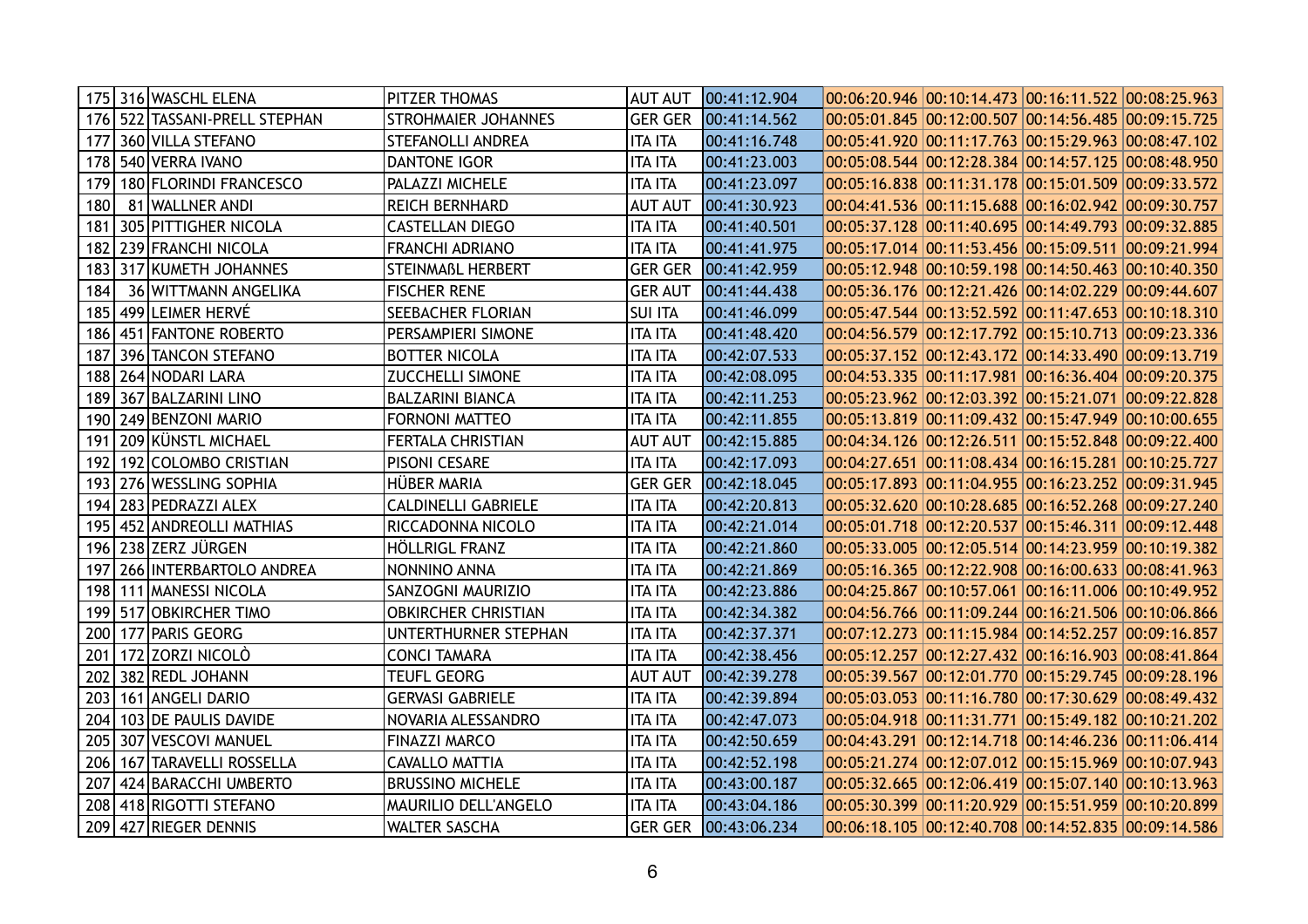|     | 210 232 GAVOTTO NICOLA          | <b>SETTE MARIKA</b>         | <b>ITA ITA</b> | 00:43:06.512 | 00:05:03.349 00:12:09.118 00:15:33.036 00:10:21.009 |  |
|-----|---------------------------------|-----------------------------|----------------|--------------|-----------------------------------------------------|--|
|     | 211   144   ARRIGONI NERI MARCO | <b>BATTISTA MELESI</b>      | <b>ITA ITA</b> | 00:43:08.454 | 00:05:31.115 00:12:13.645 00:15:13.972 00:10:09.722 |  |
|     | 212 346 GIANOLA MICHELE         | <b>GIANOLA MATTEO</b>       | <b>ITA ITA</b> | 00:43:10.419 | 00:05:07.717 00:11:22.676 00:16:05.250 00:10:34.776 |  |
|     | 213 332 VIVIANI MATTEO          | <b>MAESTRI JGOR</b>         | <b>ITA ITA</b> | 00:43:10.948 | 00:05:07.639 00:12:21.956 00:16:03.222 00:09:38.131 |  |
|     | 214 475 ZANIROLI MAURIZIO       | <b>CHIOLINI GIACOMO</b>     | <b>ITA ITA</b> | 00:43:12.564 | 00:06:18.558 00:11:13.052 00:15:48.980 00:09:51.974 |  |
|     | 215 313 ZENI LUCA               | <b>ZOTTA STEFANO</b>        | <b>ITA ITA</b> | 00:43:18.756 | 00:05:19.620 00:12:50.676 00:16:06.951 00:09:01.509 |  |
|     | 216 477 VALMORBIDA CRISTIAN     | <b>CAPOZZO GUIDO</b>        | <b>ITA ITA</b> | 00:43:24.278 | 00:04:54.052 00:11:58.120 00:15:12.226 00:11:19.880 |  |
| 217 | 21 SENN MARTINA                 | <b>DALCOLMO JEANETTE</b>    | <b>AUT SUI</b> | 00:43:33.397 | 00:07:09.241 00:12:05.826 00:14:15.847 00:10:02.483 |  |
|     | 218 471 DALLAGO MATTEO          | DALLAGO DAVIDE              | <b>ITA ITA</b> | 00:43:35.886 | 00:05:47.580 00:12:28.883 00:16:09.962 00:09:09.461 |  |
|     | 219 538 STREIDL FLORIAN         | <b>WILLIBALD SEPP</b>       | <b>GER GER</b> | 00:43:41.726 | 00:05:29.507 00:11:55.686 00:16:14.891 00:10:01.642 |  |
|     | 220 378 PENASA MATTIA           | <b>DALLAGO LORIS</b>        | <b>ITA ITA</b> | 00:43:53.703 | 00:05:17.342 00:12:19.211 00:15:48.374 00:10:28.776 |  |
|     | 221   125   MAGLI MAURO         | <b>MERELLI GABRIELE</b>     | <b>ITA ITA</b> | 00:44:01.487 | 00:04:48.339 00:11:25.095 00:17:37.712 00:10:10.341 |  |
| 222 | 301 PEDERIVA PAOLO              | <b>PELLEGRIN ALESSANDRO</b> | <b>ITA ITA</b> | 00:44:03.412 | 00:05:59.541 00:11:09.448 00:17:10.630 00:09:43.793 |  |
|     | 223 135 WACHTER STEFAN          | PERNICKA LARISSA            | <b>GER GER</b> | 00:44:09.438 | 00:05:17.873 00:11:56.887 00:16:58.150 00:09:56.528 |  |
| 224 | 158 TEZZELE MICHELA             | <b>PILLER DARIO</b>         | <b>ITA ITA</b> | 00:44:10.985 | 00:06:02.396 00:13:29.068 00:14:54.816 00:09:44.705 |  |
| 225 | 329 CAZZOLLI MARCO              | <b>FRANCESCHI ARMANDO</b>   | <b>ITA ITA</b> | 00:44:14.359 | 00:05:09.946 00:12:48.414 00:17:28.772 00:08:47.227 |  |
| 226 | 140 ALTMANN JOACHIM             | <b>ROESSLE STEFFEN</b>      | <b>GER GER</b> | 00:44:17.123 | 00:04:59.220 00:11:56.497 00:16:51.879 00:10:29.527 |  |
| 227 | 252 MUGNIER LOÏC                | <b>BEYNET DAVID</b>         | <b>FRA FRA</b> | 00:44:19.361 | 00:05:44.616 00:12:25.701 00:16:27.527 00:09:41.517 |  |
|     | 228 523 LONGHI ROBERTO          | <b>FEDERICI SIMONE</b>      | <b>ITA ITA</b> | 00:44:20.849 | 00:05:11.384 00:12:22.487 00:15:38.371 00:11:08.607 |  |
|     | 229 153 STREIF ROMAN            | <b>MAYR JOHANNES</b>        | <b>GER GER</b> | 00:44:24.431 | 00:05:26.219 00:12:12.581 00:17:23.515 00:09:22.116 |  |
|     | 230 157 TODESCO MONICA          | DE BASTIANI JURI            | <b>ITA ITA</b> | 00:44:24.764 | 00:05:11.851 00:13:07.119 00:16:27.948 00:09:37.846 |  |
|     | 231 320 FORNERA GABRIELE        | <b>POLI ROBERTO</b>         | <b>ITA ITA</b> | 00:44:27.872 | 00:05:50.586 00:13:15.730 00:16:24.314 00:08:57.242 |  |
| 232 | 309 ARMELLINI FLORIAN           | <b>ZÖGGELER WERNER</b>      | <b>ITA ITA</b> | 00:44:31.733 | 00:05:38.917 00:12:08.182 00:16:32.051 00:10:12.583 |  |
|     | 233 537 KERN MANUEL             | <b>ROHRER BENJAMIN</b>      | <b>AUT AUT</b> | 00:44:33.700 | 00:05:55.797 00:12:50.442 00:16:21.006 00:09:26.455 |  |
|     | 234 464 ZORZI FIORENZO          | <b>MAZZERBO WALTER</b>      | <b>ITA ITA</b> | 00:44:40.704 | 00:05:13.037 00:12:06.441 00:17:45.808 00:09:35.418 |  |
|     | 235 516 GARABONI GIANPAOLO      | <b>BARP DEMIS</b>           | <b>ITA ITA</b> | 00:44:44.096 | 00:04:58.769 00:12:01.162 00:17:53.436 00:09:50.729 |  |
|     | 236   529   STREULE MARKUS      | <b>STREULE RETO</b>         | <b>SUI SUI</b> | 00:44:45.990 | 00:05:39.781 00:10:48.621 00:18:57.006 00:09:20.582 |  |
| 237 | 63 GRUBER MARKUS                | <b>WIEDMER MIRIAM</b>       | <b>ITA ITA</b> | 00:44:46.270 | 00:05:56.090 00:12:17.433 00:16:50.459 00:09:42.288 |  |
|     | 238 112 RIZ MATTIA              | <b>DALLAPOZZA LUCA</b>      | <b>ITA ITA</b> | 00:44:52.857 | 00:07:07.057 00:12:36.652 00:15:10.354 00:09:58.794 |  |
|     | 239 121 BECQUET PIERRE          | <b>HÜBNER SIBYLLA</b>       | <b>FRA GER</b> | 00:44:53.095 | 00:05:37.123 00:12:12.035 00:15:59.697 00:11:04.240 |  |
|     | 240 441 BERTOSSI ENRICO         | <b>SALVIATO FRANCESCO</b>   | <b>ITA ITA</b> | 00:44:59.314 | 00:05:06.626 00:12:43.188 00:16:57.557 00:10:11.943 |  |
|     | 241 542 TURRI GIACOMO           | <b>BRIDA ANDREA</b>         | <b>ITA ITA</b> | 00:44:59.397 | 00:06:24.813 00:12:21.878 00:16:28.151 00:09:44.555 |  |
|     | 242 369 CALANCA FABRIZIO        | <b>TRENTI FRANCESCO</b>     | ITA ITA        | 00:45:14.946 | 00:05:37.155 00:13:24.310 00:16:43.985 00:09:29.496 |  |
|     | 243 394 MARANGON JACOPO         | <b>SCANAVIN ENRICO</b>      | <b>ITA ITA</b> | 00:45:17.116 | 00:05:18.780 00:13:14.794 00:16:25.311 00:10:18.231 |  |
|     | 244 450 SCHOEPFER GERHARD       | <b>LAHNER ELIAS</b>         | <b>ITA ITA</b> | 00:45:17.887 | 00:05:29.495 00:12:39.179 00:17:04.187 00:10:05.026 |  |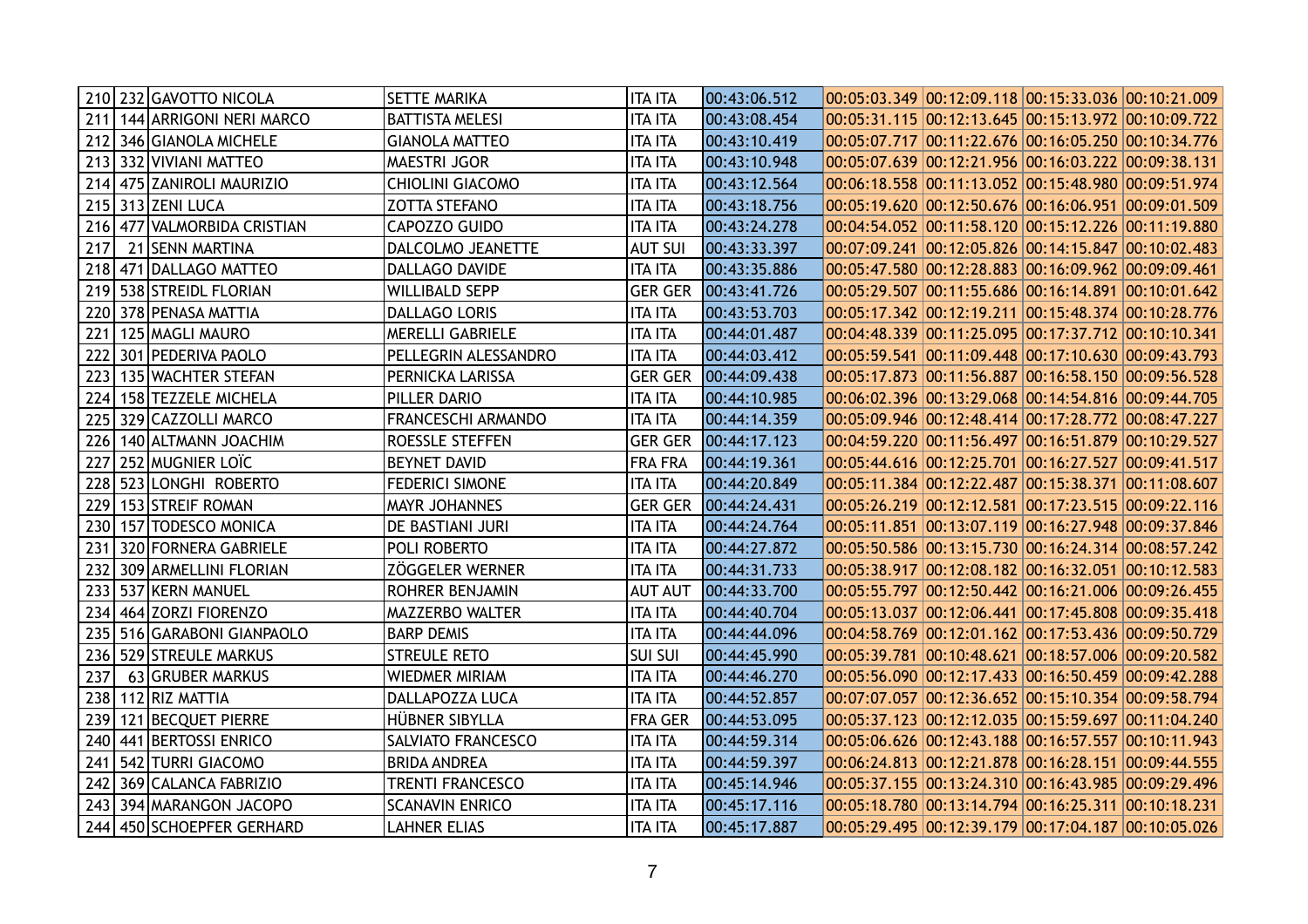|     | 245 324 NOVELLI DANIELE         | <b>LAUDATI GRAZIANO</b>   | ITA ITA        | 00:45:26.184 | $ 00:05:18.465 00:12:33.438 00:16:17.294 00:11:16.987$ |  |
|-----|---------------------------------|---------------------------|----------------|--------------|--------------------------------------------------------|--|
|     | 246   472   SOMMADOSSI ROBERTO  | <b>MALACARNE LUCA</b>     | <b>ITA ITA</b> | 00:45:27.196 | 00:05:35.143 00:12:50.567 00:16:23.003 00:10:38.483    |  |
|     | 247   147 LÖWENHAGEN TANJA      | <b>CARINA ELGASS</b>      | <b>GER GER</b> | 00:45:30.805 | 00:06:23.931 00:12:27.526 00:15:47.544 00:10:51.804    |  |
|     | 248   115   PASOTTI LUCA        | <b>BERTOLETTI ROBERTO</b> | <b>ITA ITA</b> | 00:45:34.173 | 00:05:00.461 00:14:55.913 00:15:58.667 00:09:39.132    |  |
|     | 249 341 OSSYRA GABRIEL          | <b>WILBERGER REMO</b>     | GER AUT        | 00:45:37.792 | 00:04:44.135 00:13:13.421 00:18:04.154 00:09:36.082    |  |
|     | 250 412 GUSMEO THOMAS           | <b>NOSEDA MILO</b>        | <b>ITA ITA</b> | 00:45:38.137 | 00:05:47.748 00:12:39.023 00:17:03.048 00:10:08.318    |  |
| 251 | 481 DE SALVADOR MARCO           | <b>ZANON LUKAS</b>        | <b>ITA ITA</b> | 00:45:46.490 | 00:04:55.549 00:11:41.615 00:16:39.570 00:12:29.756    |  |
| 252 | 417 BRUGNOLI RICCARDO           | <b>DOMENIGHINI FAUSTO</b> | <b>ITA ITA</b> | 00:46:08.882 | 00:05:26.110 00:14:01.250 00:17:02.159 00:09:39.363    |  |
|     | 253   348   GIANOLA NICOLA      | <b>GIANOLA MATTEO</b>     | <b>ITA ITA</b> | 00:46:10.409 | 00:05:18.289 00:11:58.931 00:17:58.834 00:10:54.355    |  |
|     | 254 343 SILVESTRI MATTEO        | <b>BORMOLINI FAUSTO</b>   | <b>ITA ITA</b> | 00:46:19.408 | 00:05:22.925 00:13:08.289 00:18:28.942 00:09:19.252    |  |
|     | 255   184   REITERER DANIEL     | <b>PLATTNER GEORG</b>     | ITA ITA        | 00:46:34.862 | 00:05:14.660 00:15:09.361 00:15:58.526 00:10:12.315    |  |
|     | 256   490   HELMER ANDREAS      | <b>RENGBO PAUL</b>        | <b>AUT SWE</b> | 00:46:37.751 | 00:06:08.098 00:12:53.172 00:17:49.271 00:09:47.210    |  |
|     | 257   219   FERRARI EVELIN      | <b>ODORIZZI DAMIANO</b>   | <b>ITA ITA</b> | 00:46:45.707 | 00:06:27.278 00:13:48.677 00:16:30.974 00:09:58.778    |  |
|     | 258 245 BONZI MARCO             | <b>OTTAVIANO SILVIA</b>   | <b>ITA ITA</b> | 00:46:54.675 | 00:05:36.297 00:14:33.917 00:16:26.388 00:10:18.073    |  |
|     | 259   107   FEROLETO SILVIA     | <b>CUSINI DAVIDE</b>      | <b>ITA ITA</b> | 00:47:03.046 | 00:07:01.863 00:13:04.108 00:16:35.047 00:10:22.028    |  |
|     | 260 119 SCHAFFRATH RICHARD      | <b>HASLACH SABRINA</b>    | <b>GER GER</b> | 00:47:04.483 | 00:05:34.316 00:14:45.165 00:17:03.423 00:09:41.579    |  |
| 261 | 456 AGSTNER MARKUS              | <b>AUER ARMIN</b>         | <b>ITA ITA</b> | 00:47:06.152 | 00:04:39.680 00:13:09.131 00:18:32.748 00:10:44.593    |  |
|     | 262 323 MORA DANILO             | PELIZZARI MARCO           | <b>ITA ITA</b> | 00:47:07.100 | 00:06:01.803 00:13:09.178 00:17:23.609 00:10:32.510    |  |
|     | 263   128   DAPUNT HEIDI        | DE VETTORI EDMUND         | <b>ITA ITA</b> | 00:47:15.271 | 00:05:35.259 00:13:33.171 00:17:06.044 00:11:00.797    |  |
|     | 264 114 WILLEIT PAUL            | <b>VERGINER MARINA</b>    | <b>ITA ITA</b> | 00:47:18.482 | 00:05:58.852 00:13:39.177 00:17:31.612 00:10:08.841    |  |
|     | 265   331   BARANI FABIO        | <b>SARTORI MICHELE</b>    | <b>ITA ITA</b> | 00:47:32.609 | 00:05:26.716 00:14:15.228 00:17:32.423 00:10:18.242    |  |
|     | 266 354 PELAMATTI LUCA          | <b>FACCHINI FLAVIO</b>    | <b>ITA ITA</b> | 00:47:35.258 | 00:05:54.798 00:12:59.755 00:17:58.850 00:10:41.855    |  |
|     | 267 225 SILVESTRI ANDREA        | <b>FURLANI FRANCESCA</b>  | <b>ITA ITA</b> | 00:47:43.077 | 00:05:18.310 00:13:58.911 00:17:23.843 00:11:02.013    |  |
|     | 268 265 DUCA SILVIA             | <b>TITOLO CLAUDIA</b>     | <b>ITA ITA</b> | 00:47:48.734 | 00:05:30.384 00:12:52.876 00:18:47.537 00:10:37.937    |  |
|     | 269 486 COELLO GIORGIO          | <b>CERUTTI FRANCESCO</b>  | <b>ITA ITA</b> | 00:47:55.173 | 00:05:48.496 00:13:01.394 00:18:22.983 00:10:42.300    |  |
|     | 270 368 GALBUSERA ANDREA        | <b>PAGLIONE GIULIA</b>    | <b>ITA ITA</b> | 00:47:55.378 | 00:06:49.773 00:13:14.467 00:16:37.027 00:11:14.111    |  |
| 271 | 69 DE GASPERI ROBERTO           | JEDREJCIC GIULIA          | <b>ITA ITA</b> | 00:47:56.474 | 00:05:37.851 00:13:46.852 00:16:31.598 00:12:00.173    |  |
| 272 | 226 FESTUCCIA LUCA              | <b>TEMPESTA RAFFAELLA</b> | <b>ITA ITA</b> | 00:48:04.653 | 00:05:35.380 00:13:45.963 00:16:01.584 00:12:41.726    |  |
|     | 273   433   MONDINELLI CRISTIAN | <b>FINAZZI CLAUDIO</b>    | ITA ITA        | 00:48:13.716 | 00:05:37.857 00:14:59.173 00:16:46.590 00:10:50.096    |  |
|     | 274 340 GERMANI ELIA            | <b>TARTAGLIONE LUCA</b>   | <b>ITA ITA</b> | 00:48:25.636 | 00:06:41.446 00:13:37.117 00:18:24.075 00:09:42.998    |  |
|     | 275 350 GIANOLA DANILO          | <b>FAZZINI MARCO</b>      | <b>ITA ITA</b> | 00:48:28.481 | 00:05:54.286 00:12:05.927 00:19:22.715 00:11:05.553    |  |
|     | 276 194 ZULAUF MARLENE          | <b>KARL MATTHIAS</b>      | <b>GER GER</b> | 00:48:28.973 | 00:05:38.496 00:13:36.275 00:17:36.885 00:11:37.317    |  |
|     | 277 199 MORESCHI SILVIA         | <b>GREGORINI MATTEO</b>   | <b>ITA ITA</b> | 00:48:34.608 | 00:05:56.322 00:13:35.682 00:17:03.829 00:11:58.775    |  |
|     | 278   455   NOTARI MARIO        | <b>MOSETTI UMBERTO</b>    | ITA ITA        | 00:48:36.839 | 00:07:08.024 00:12:54.561 00:17:14.624 00:11:19.630    |  |
|     | 279 204 MRAS MARTIN             | <b>APOSTOLO VALERIA</b>   | <b>SUI ITA</b> | 00:48:43.209 | 00:07:34.529 00:13:50.768 00:17:21.456 00:09:56.456    |  |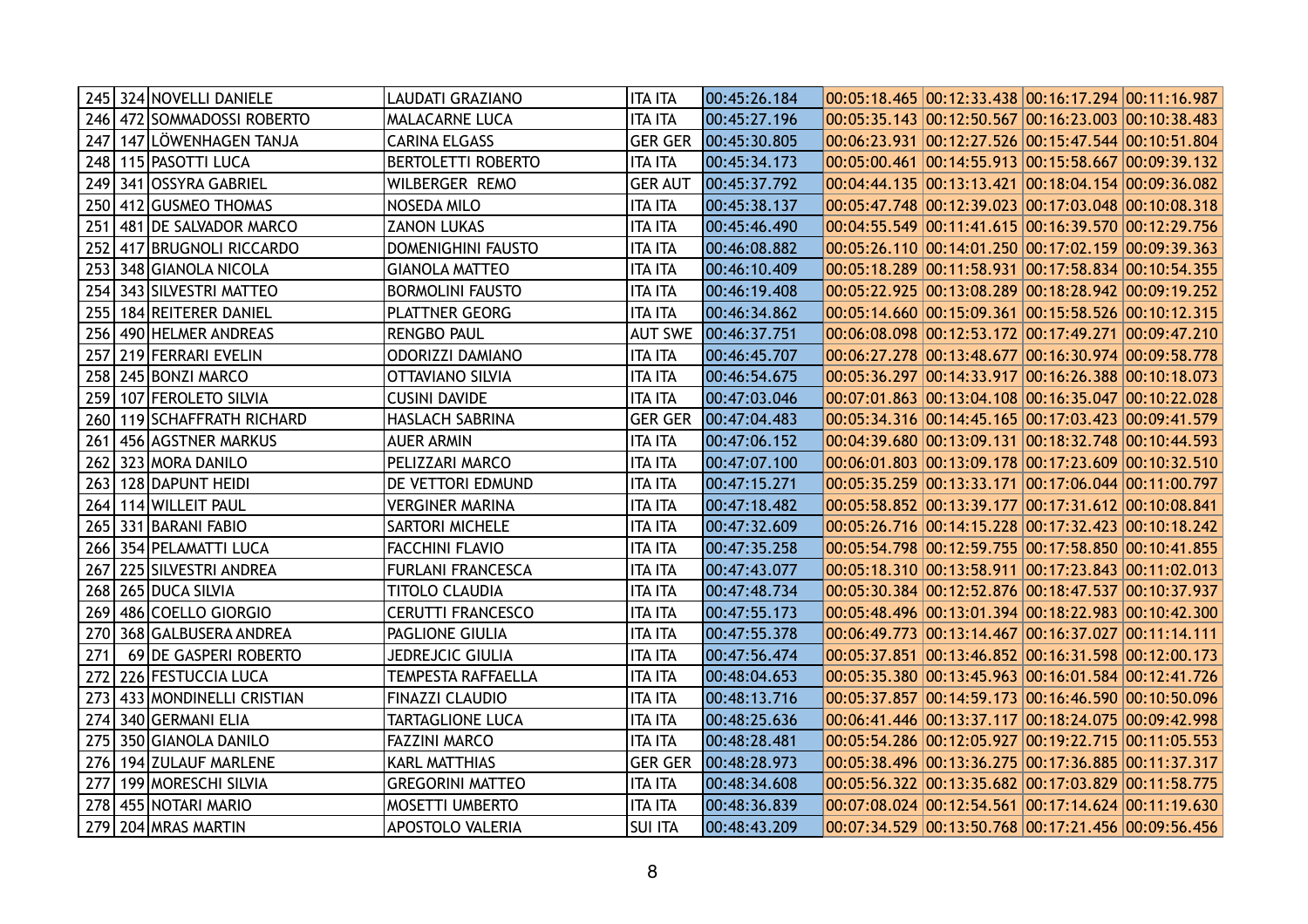|     | 280 397 ZACCARIA MASSIMO         | <b>GUGLIELMI FRANCESCO</b>   | <b>ITA ITA</b> | 00:48:48.678 | 00:06:07.918 00:14:42.857 00:16:29.555 00:11:28.348 |  |
|-----|----------------------------------|------------------------------|----------------|--------------|-----------------------------------------------------|--|
|     | 281 314 WEISSENBACHER DANIELA    | HÖLLBACHER LUKAS             | <b>AUT AUT</b> | 00:49:11.684 | 00:07:25.181 00:14:20.267 00:17:46.603 00:09:39.633 |  |
|     | 282   512   SCALVINI MAURIZIO    | <b>BORDIGA ANDREA</b>        | ITA ITA        | 00:49:13.566 | 00:06:36.295 00:13:06.884 00:18:06.026 00:11:24.361 |  |
|     | 283 127 BELLARDO LUCA            | RABBAGLIO DANIELE            | <b>ITA ITA</b> | 00:49:19.511 | 00:06:13.285 00:13:39.676 00:18:51.733 00:10:34.817 |  |
|     | 284 151 VISONA' MORENO           | <b>URBANI MARCO</b>          | ITA ITA        | 00:49:19.627 | 00:05:49.167 00:12:08.930 00:17:57.586 00:13:23.944 |  |
|     | 285 336 GUNDEL DANIEL            | <b>WACH ANDREAS</b>          | <b>GER GER</b> | 00:49:20.537 | 00:05:45.048 00:14:16.913 00:17:19.865 00:11:58.711 |  |
|     | 286 370 PACORINI ENRICO          | <b>MORO MATTEO</b>           | <b>ITA ITA</b> | 00:49:20.910 | 00:06:37.198 00:12:40.068 00:17:39.443 00:12:24.201 |  |
| 287 | 133 KRAVANJA STEPHANIE           | <b>KRAVANJA CHRISTOPH</b>    | <b>AUT AUT</b> | 00:49:29.326 | 00:06:19.743 00:15:21.919 00:17:36.260 00:10:11.404 |  |
|     | 288 491 PONZO GIAMPIERO          | <b>MAGNALDI VALTER</b>       | <b>ITA ITA</b> | 00:49:38.423 | 00:06:13.241 00:12:48.024 00:18:42.873 00:11:54.285 |  |
|     | 289 110 LEONI LAURA              | <b>PAPA PIERLUIGI</b>        | <b>ITA ITA</b> | 00:49:40.455 | 00:06:10.422 00:15:06.927 00:17:17.120 00:11:05.986 |  |
|     | 290 519 MONDINI ENRICO           | <b>COTTI PICCINELLI LUCA</b> | <b>ITA ITA</b> | 00:49:45.904 | 00:05:16.469 00:13:07.680 00:18:55.618 00:12:26.137 |  |
|     | 291 373 NEVOLA DOMENICO          | <b>RUGGIERO ANDREA</b>       | <b>ITA ITA</b> | 00:49:50.165 | 00:07:36.421 00:13:59.176 00:17:14.187 00:11:00.381 |  |
| 292 | 91 PELLEGRINI FABIO              | <b>SALVATORE FRANCO</b>      | <b>ITA ITA</b> | 00:49:51.354 | 00:05:42.786 00:13:23.062 00:19:00.033 00:11:45.473 |  |
|     | 293 375 BRUGNANI FABIO           | <b>ZAPPA MATTIA</b>          | <b>ITA ITA</b> | 00:49:53.610 | 00:05:31.198 00:13:04.950 00:19:56.349 00:11:21.113 |  |
| 294 | 436 TROTTI ROBERTO               | <b>MOSSINI RUBEN</b>         | <b>ITA ITA</b> | 00:49:56.057 | 00:06:24.175 00:14:23.949 00:17:47.477 00:11:20.456 |  |
|     | 295   556   MASARIN MAURO        | <b>PIZZOLATO ENRICO</b>      | <b>ITA ITA</b> | 00:50:01.010 | 00:05:19.370 00:13:38.709 00:19:02.498 00:12:00.433 |  |
|     | 296 311 BELLOTTI ALESSANDRO      | <b>BOCCARDO FABRIZIO</b>     | <b>ITA ITA</b> | 00:50:02.443 | 00:06:25.347 00:15:48.501 00:18:06.056 00:09:42.539 |  |
|     | 297   388   CITTERI MASSIMILIANO | <b>FORCELLA STEFANO</b>      | <b>ITA ITA</b> | 00:50:10.703 | 00:06:43.854 00:12:54.061 00:19:28.846 00:11:03.942 |  |
| 298 | 467 ORSELLO GIOVANNI             | <b>CRAVERO ROBERTO</b>       | <b>ITA ITA</b> | 00:50:14.805 | 00:05:23.418 00:14:49.127 00:19:30.047 00:10:32.213 |  |
| 299 | 480 COSTA DENIS                  | PESCOLLDERUNG LUCA           | <b>ITA ITA</b> | 00:50:19.444 | 00:05:45.548 00:14:45.616 00:18:21.080 00:11:27.200 |  |
|     | 300   208   LONGHI GIACOMO       | <b>NOSEDA MARTA</b>          | <b>ITA ITA</b> | 00:50:19.801 | 00:05:50.555 00:13:52.421 00:19:24.853 00:11:11.972 |  |
| 301 | 489 DE FAVERI FABIO              | <b>ALA MANUEL</b>            | <b>ITA ITA</b> | 00:50:20.152 | 00:06:11.080 00:14:47.209 00:19:09.954 00:10:11.909 |  |
|     | 302   229   VARNECKE KIRSTIN     | <b>TAUBER HANS</b>           | <b>GER GER</b> | 00:50:34.567 | 00:06:08.994 00:13:25.932 00:18:37.366 00:12:22.275 |  |
| 303 | 402   MOTTA MARIO                | <b>BRUSADELLI FELICE</b>     | <b>ITA ITA</b> | 00:50:37.904 | 00:06:53.439 00:13:51.890 00:18:32.654 00:11:19.921 |  |
| 304 | 457 GUGOLE FABIANO               | <b>RONCARI LORIS</b>         | <b>ITA ITA</b> | 00:50:39.557 | 00:05:33.676 00:11:51.043 00:19:26.506 00:13:48.332 |  |
|     | 305   442   SALGHETTI DIEGO      | <b>MASSETTI PAOLO</b>        | <b>ITA ITA</b> | 00:50:46.864 | 00:06:58.790 00:14:11.173 00:18:21.017 00:11:15.884 |  |
|     | 306   268   ROS-VACCA STEFANO    | <b>LEONE MATTEO</b>          | <b>ITA ITA</b> | 00:50:48.334 | 00:05:14.845 00:13:15.776 00:19:36.256 00:12:41.457 |  |
|     | 307   525   DELUGAN EFREM        | <b>DELLAI MICHELE</b>        | <b>ITA ITA</b> | 00:50:53.778 | 00:05:13.116 00:15:41.762 00:18:31.657 00:11:27.243 |  |
|     | 308 391 PEDRON RENATO            | <b>COVI MATTEO</b>           | <b>ITA ITA</b> | 00:50:57.378 | 00:05:01.649 00:16:01.075 00:19:06.741 00:10:47.913 |  |
|     | 309 335 PEZZEI CHRISTOPH         | <b>RÖLL HANS</b>             | <b>ITA ITA</b> | 00:50:57.431 | 00:05:51.195 00:15:26.911 00:20:12.230 00:09:27.095 |  |
|     | 310 353 TAGNI MICHELE            | ROSSI SIMONE                 | <b>ITA ITA</b> | 00:51:05.875 | 00:05:39.542 00:13:09.428 00:19:32.496 00:12:44.409 |  |
|     | 311 520 CANUTI STEFANO           | <b>ZANNI LORIS</b>           | ITA ITA        | 00:51:21.733 | 00:05:06.681 00:14:34.588 00:20:28.298 00:11:12.166 |  |
|     | 312 507 JELIC KLEMEN             | <b>KRZISNIK SASO</b>         | <b>SLO SLO</b> | 00:51:25.021 | 00:06:44.593 00:15:16.677 00:18:56.274 00:10:27.477 |  |
|     | 313 211 FORSTER GABRIELE         | KOLLER MARTINA               | GER GER        | 00:51:37.250 | 00:07:01.192 00:14:23.949 00:18:29.347 00:11:42.762 |  |
|     | 314 413 MONTANARI ALBERTO        | <b>BAMBER JONATHAN LOUIS</b> | ITA GBR        | 00:51:53.356 | 00:05:43.909 00:14:30.423 00:18:33.607 00:13:05.417 |  |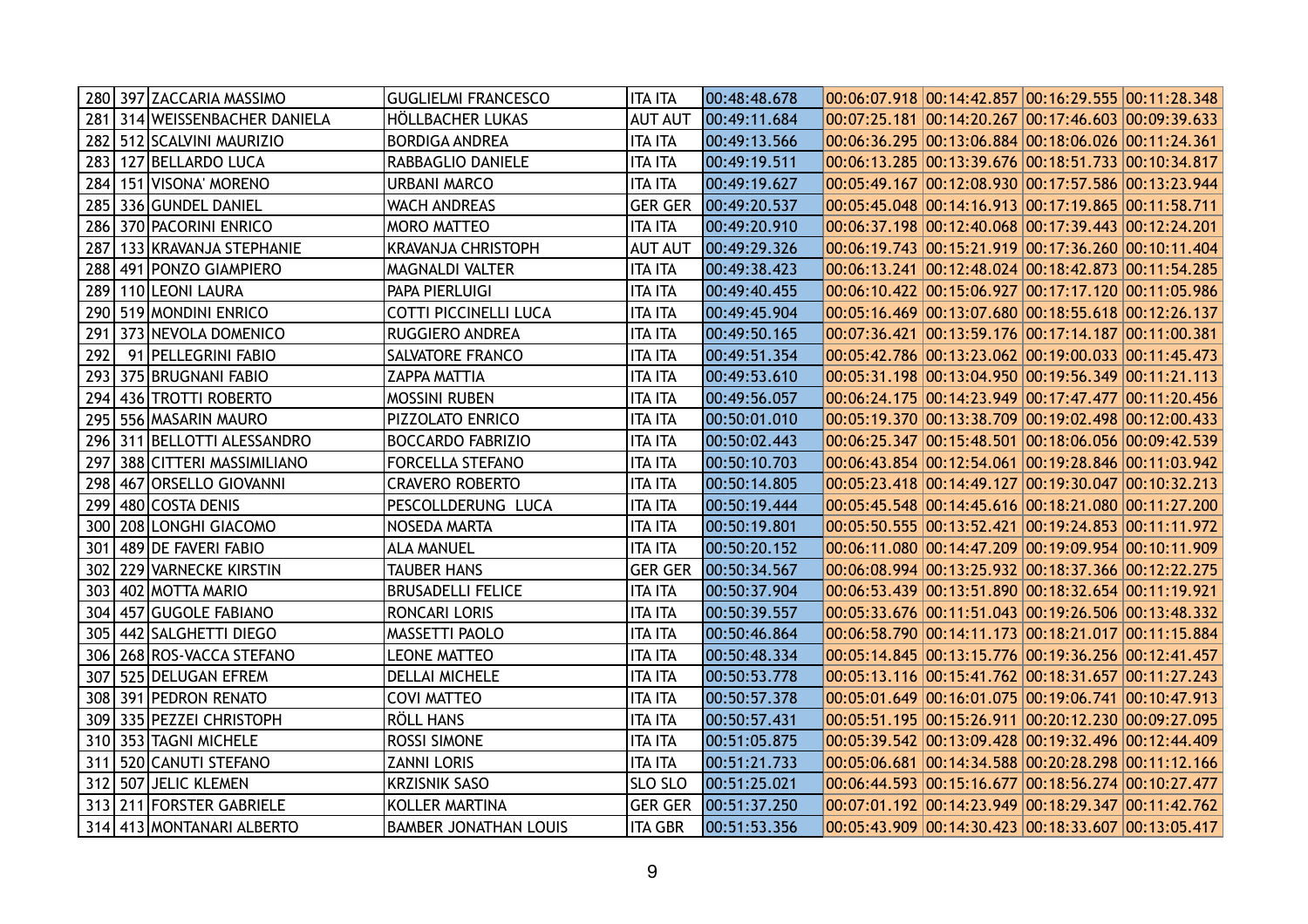|     | 315 414 GIUDICI LORENZO          | <b>ASCOLI ALESSANDRO</b>       | <b>ITA ITA</b> | 00:51:58.639 | $ 00:05:46.168 00:14:02.654 00:19:58.673 00:12:11.144$ |  |
|-----|----------------------------------|--------------------------------|----------------|--------------|--------------------------------------------------------|--|
|     | 316 524 TIBONI FEDERICO          | <b>MORESCO OTTAVIO</b>         | <b>ITA ITA</b> | 00:51:58.947 | 00:05:29.931 00:12:45.800 00:21:07.594 00:12:35.622    |  |
|     | 317   306   MANELLA GIANFRANCO   | <b>GUASSOLDI GIACOMO GUIDO</b> | <b>ITA ITA</b> | 00:52:05.228 | 00:05:57.683 00:15:04.712 00:20:42.666 00:10:20.167    |  |
|     | 318 257 CORSI ADOLFO             | <b>LODI MAURIZIO</b>           | <b>ITA ITA</b> | 00:52:07.074 | $ 00:05:40.269 00:15:22.168 00:17:53.187 00:13:11.450$ |  |
|     | 319 250 SAVOLDELLI PAOLO         | <b>ZANOLETTI LUCA</b>          | <b>ITA ITA</b> | 00:52:07.200 | 00:06:36.294 00:14:15.666 00:17:49.521 00:13:25.719    |  |
| 320 | 365 FRIGERIO MAURO               | <b>NOSEDA ENRICO</b>           | <b>ITA ITA</b> | 00:52:13.789 | $ 00:06:17.044 00:14:46.662 00:18:29.473 00:12:40.610$ |  |
| 321 | 468 CICCOZZI GIANPAOLO           | <b>DE FELICE CHRISTIAN</b>     | <b>ITA ITA</b> | 00:52:13.898 | $ 00:07:30.057 00:14:27.268 00:23:08.495 00:07:08.078$ |  |
| 322 | 364 CROVETTI FILIPPO             | <b>SPAGNI MATTEO</b>           | <b>ITA ITA</b> | 00:52:14.601 | 00:04:59.418 00:15:00.250 00:20:45.302 00:11:29.631    |  |
|     | 323 330 ZANARDINI STEFANO        | <b>GOZZOLI PAOLO</b>           | <b>ITA ITA</b> | 00:52:21.446 | 00:05:54.799 00:14:24.167 00:18:53.138 00:13:09.342    |  |
| 324 | 493 BABJAK ADAM                  | ÚTRATA JAN                     | <b>CZE CZE</b> | 00:52:23.467 | 00:06:01.538 00:14:14.932 00:20:00.763 00:12:06.234    |  |
|     | 325 553 AUMANN MANUEL            | <b>FISCHER RAPHAEL</b>         | <b>GER GER</b> | 00:52:31.600 | 00:06:56.856 00:15:13.432 00:19:05.025 00:11:16.287    |  |
| 326 | 554 SANCHEZ GARCIA EDU           | ROVIRA ROQUETA DAVID           | <b>ESP ESP</b> | 00:52:40.215 | 00:05:00.961 00:14:46.990 00:19:58.814 00:12:53.450    |  |
| 327 | 185 RAMONI FILIPPO               | <b>SAUDA ALICE</b>             | <b>ITA ITA</b> | 00:52:41.518 | 00:06:31.365 00:15:27.207 00:19:05.071 00:11:37.875    |  |
| 328 | 377 TENDERINI STEFANO            | <b>FAZZINI MIRKO</b>           | <b>ITA ITA</b> | 00:52:42.174 | 00:05:26.319 00:14:16.633 00:20:01.716 00:12:57.506    |  |
| 329 | 23 BARRI MARTINA                 | <b>GIORGI VALENTINA</b>        | <b>ITA ITA</b> | 00:52:48.530 | 00:04:48.204 00:14:38.020 00:19:04.588 00:14:17.718    |  |
| 330 | 188 RUATTI VALENTINA             | <b>DEROMEDI ELISA</b>          | <b>ITA ITA</b> | 00:52:56.162 | 00:07:10.786 00:15:03.246 00:18:58.426 00:11:43.704    |  |
| 331 | 383 GILARDONI ALESSANDRO         | PANZERI MARIO LUCIANO          | <b>ITA ITA</b> | 00:53:00.122 | 00:06:48.197 00:13:54.418 00:20:07.659 00:12:09.848    |  |
| 332 | 20 BONES BICE                    | SARTORI VIOLA                  | <b>ITA ITA</b> | 00:53:06.531 | 00:06:15.905 00:13:32.422 00:20:21.075 00:12:57.129    |  |
| 333 | 198 SARTOGO MONICA               | <b>ZANOTELLI TOMMASO</b>       | <b>ITA ITA</b> | 00:53:08.623 | 00:06:36.283 00:13:58.021 00:19:55.974 00:12:38.345    |  |
| 334 | 466 MOMBELLI DAVIDE              | <b>SONI GAETANO</b>            | <b>ITA ITA</b> | 00:53:09.534 | 00:06:08.710 00:14:00.486 00:21:08.827 00:11:51.511    |  |
| 335 | 439 DOTTI FRANCESCO PIERO        | <b>PROSPERI GIUSEPPE</b>       | <b>ITA ITA</b> | 00:53:14.473 | 00:07:03.246 00:19:01.146 00:18:11.408 00:08:58.673    |  |
| 336 | 174 DAL PIVA DIEGO               | <b>MURER MIRIAM</b>            | <b>ITA ITA</b> | 00:53:27.556 | 00:06:00.914 00:14:31.437 00:20:48.375 00:12:06.830    |  |
|     | 337   549   ZIMELLO ALESSANDRO   | POZZAN PIETRO                  | <b>ITA ITA</b> | 00:53:31.685 | 00:06:16.590 00:12:31.176 00:22:17.279 00:12:26.640    |  |
| 338 | 420 BETTINSOLI CRISTIAN          | <b>GASPARINI RENATO</b>        | <b>ITA ITA</b> | 00:53:48.555 | 00:05:45.666 00:14:18.473 00:21:31.961 00:12:12.455    |  |
| 339 | 406 GUZZARDI DAVIDE              | <b>COPETA ALEX</b>             | <b>ITA ITA</b> | 00:53:49.371 | 00:06:14.392 00:14:12.576 00:21:08.468 00:12:13.935    |  |
| 340 | 509 BAZZOCCHI DAVIDE             | <b>BAZZOCCHI MARCO</b>         | <b>ITA ITA</b> | 00:53:50.144 | 00:06:28.600 00:15:16.131 00:19:13.948 00:12:51.465    |  |
| 341 | 101 HARICH PAUL                  | <b>COPELLO ROSSLER MONICA</b>  | <b>ITA ITA</b> | 00:53:53.931 | 00:09:33.686 00:13:09.926 00:20:34.740 00:10:35.579    |  |
|     | 342   515   MARCHESANI ALBERTO   | <b>MENEL DANIELE</b>           | <b>ITA ITA</b> | 00:53:54.432 | 00:12:02.170 00:12:13.735 00:19:55.210 00:09:43.317    |  |
|     | 343 530 WEIHS ROBERT             | <b>TANNER JULIA</b>            | AUT ITA        | 00:53:57.348 | 00:06:27.496 00:15:10.624 00:19:40.156 00:12:39.072    |  |
|     | 344 169 BAZZOLI OVIDIO           | <b>FORESTI MICHELA</b>         | <b>ITA ITA</b> | 00:54:01.960 | 00:06:36.341 00:15:21.341 00:19:28.597 00:12:35.681    |  |
|     | 345 342 STEFANI FAUSTO           | BONOMI SILVANO                 | <b>ITA ITA</b> | 00:54:02.925 | 00:06:35.577 00:15:09.018 00:19:04.276 00:13:14.054    |  |
|     | 346   145   SANTAGIULIANA ANDREA | <b>ZINI FRANCESCA</b>          | <b>ITA ITA</b> | 00:54:04.938 | 00:06:43.798 00:15:37.581 00:18:03.873 00:13:39.686    |  |
|     | 347 473 POLETTI MANUEL           | PINAMONTI ALEX                 | <b>ITA ITA</b> | 00:54:11.909 | 00:05:30.248 00:15:34.298 00:20:22.136 00:12:45.227    |  |
|     | 348 344 GIORGETTI LUCA           | <b>REGAZZONI ROBERTO</b>       | <b>ITA ITA</b> | 00:54:26.066 | 00:07:06.984 00:15:52.573 00:19:35.523 00:11:50.986    |  |
|     | 349 460 STANGALINO CARLO         | <b>GAMBINI RENZO</b>           | <b>ITA ITA</b> | 00:54:31.913 | $ 00:07:53.218 00:15:27.222 00:18:06.197 00:13:05.276$ |  |